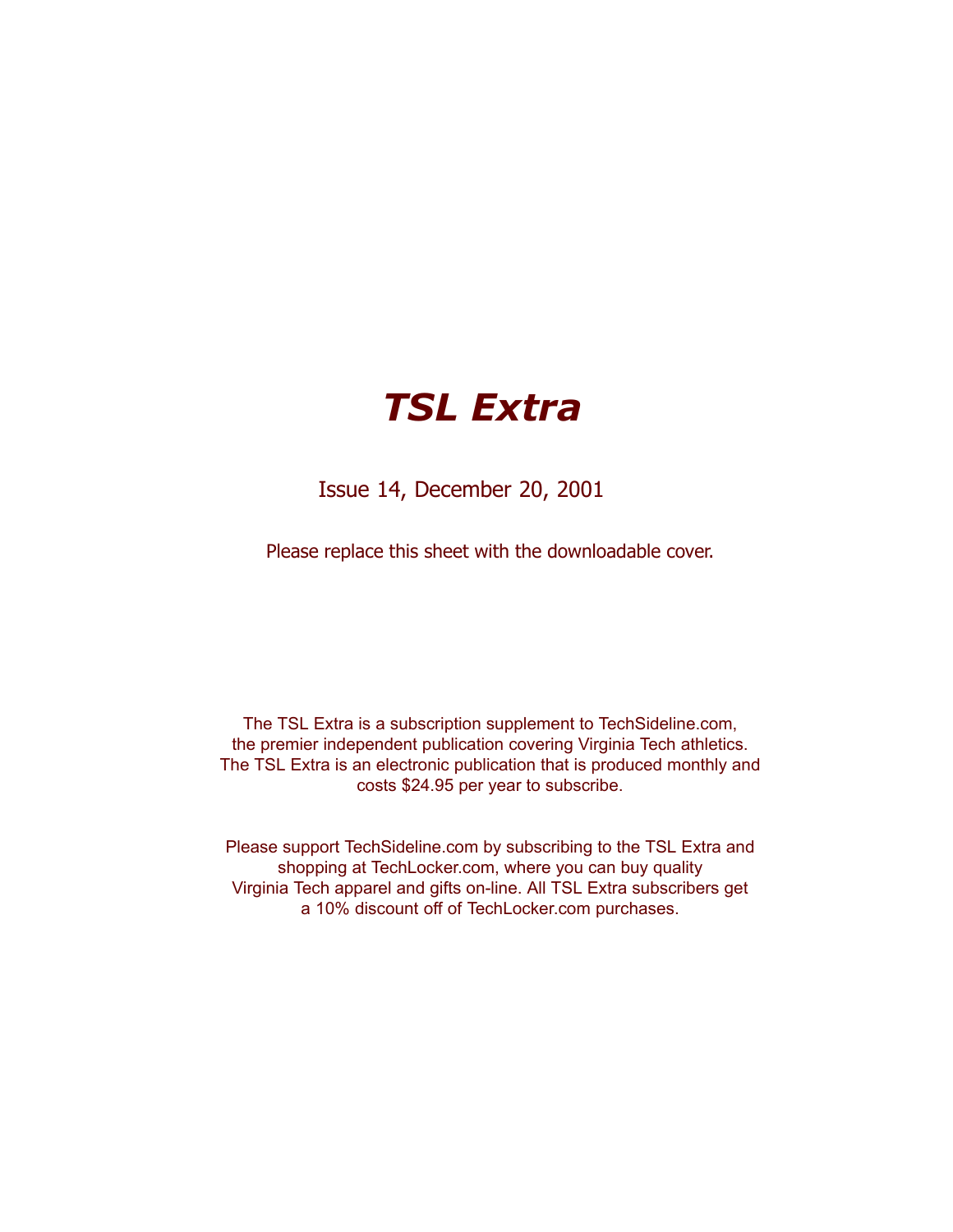## **The TSL Extra**

### **The TSL Extra - Issue #14, December 20, 2001**



**Managing Editor** Will Stewart

**Production Manager** Will Stewart

#### **Contributing Writers**

Neal Williams Art Stevens Will Stewart

#### **On the Cover**

Photo of Frank Beamer by Michael Ingalls. Bowl memorabilia owned by Will Stewart. Cover concept by Will Stewart, artwork by Michael Ingalls and Will Stewart. Photo copyright 2001 Maroon Pride, LLC.

- **Letter From The Editor 3** by Will Stewart. Issue 14 - Let's bowl.
- **The Gator Bowl ... It's a Year-Round Thing 4** by Neal Williams. If you think January 1st is the beginning and the end of it for the Gator Bowl, think again.
- **The 1993 Independence Bowl: Jeff Holland 7** by Will Stewart. Memories of Beamer's first bowl win from a player who altered the course of the game.
- **The 1995 Sugar Bowl: Will Stewart 14**

by Will Stewart. For this fan-turned-journalist, the 1995 Sugar Bowl was the end of an era.

### **The 1998 Music City Bowl: Bud Foster 21**

by Will Stewart. Tech's rousing victory over Alabama put the Hokies and their defensive coordinator on the fast track to success.

### **The 2000 Gator Bowl: Ronyell Whitaker 26**

by Art Stevens. The attention was on Michael Vick, but Ronyell Whitaker not-so-quietly played a major role.

### **Inside the Numbers: Bowl Payouts 29**

by Will Stewart. To no one's surprise, the rich get richer in the bowl system.

### **TSL EXTRA**

The TSL Extra is an electronic subscription supplement to TechSideline.com, the premier independent publication covering Virginia Tech athletics. The TSL Extra is produced monthly and costs \$24.95 per year to subscribe. For subscription information, please visit TechSideline.com and click the "TSL Extra" link in the left hand border of the TechSideline.com home page.

> TSL Extra is a Trademark (tm) of Maroon Pride, LLC, published through TechSideline.com, P.O. Box 3472, Radford, Virginia 24143. Copyright 2001, Maroon Pride, LLC, All rights reserved. Any duplication or redistribution without expressed written consent from Maroon Pride, LLC is strictly prohibitied.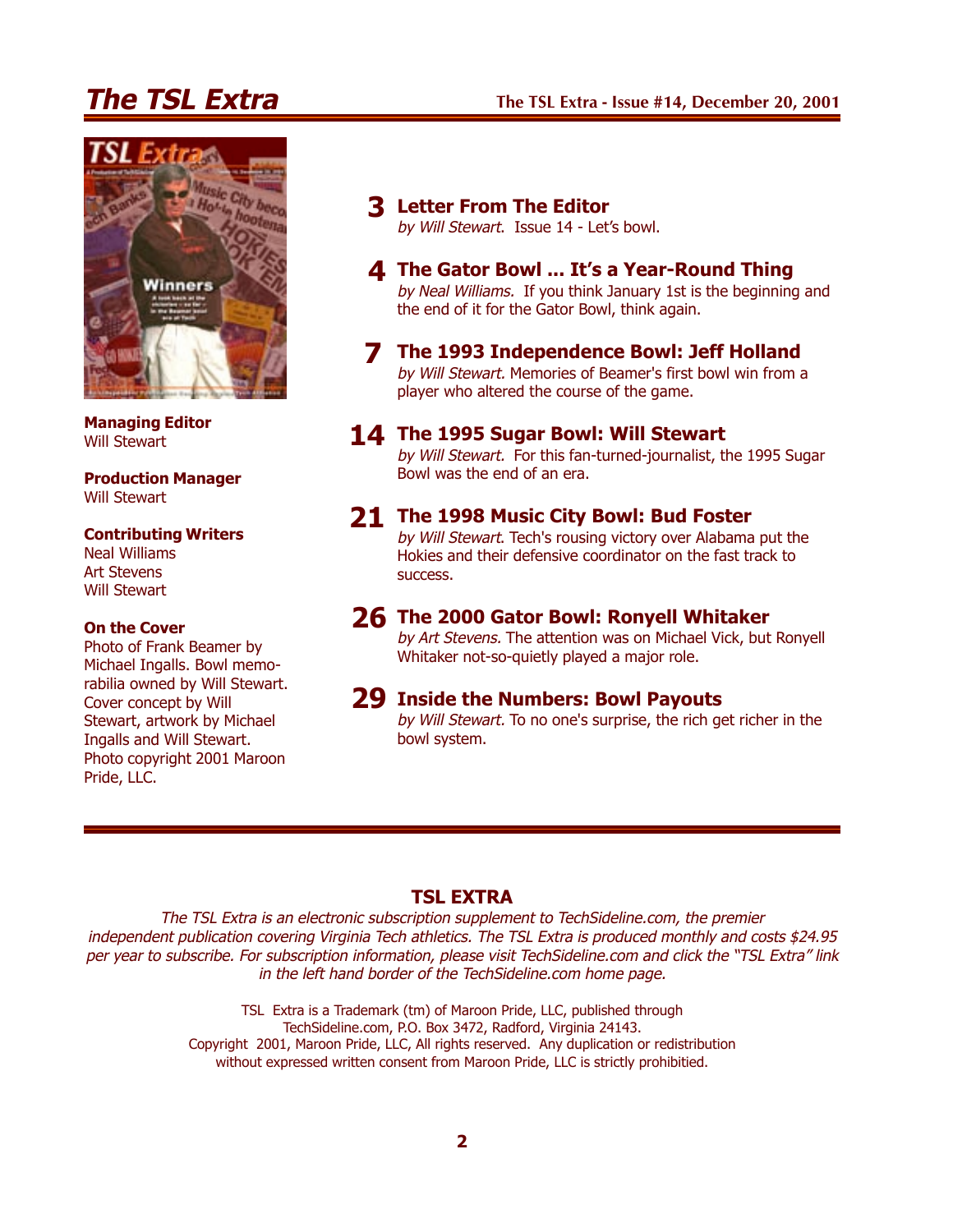Dear Readers:

Another year, another bowl. It never gets old, does it?

I was concerned that Hokie fans would react with disinterest to this year's Gator Bowl bid, Tech's third such invitation in five years, but fortunately, my fears were for naught. As I write this (on Dec. 20, 2001), Tech has sold over 14,000 tickets for the Florida State matchup next January 1st, with another 3,000-4,000 estimated tickets being purchased by Tech fans through Ticketmaster.

The matchup no doubt helps. They may be down this year, but Florida State is still Florida State, and a win over the 'Noles would be a feather in Tech's cap and something to treasure for years to come.

That set me to thinking about other VT bowl victories under Frank Beamer, and the next thing you know, a theme for this issue had been set. I decided to take a look at the four bowl wins the Hokies have under Coach Beamer: the 1993 Independence Bowl, the 1995 Sugar Bowl, the 1998 Music City Bowl, and the 2000 Gator Bowl. Each win had its own characteristics and was important for its own reasons, and a big win is a story that always deserves retelling.

The twist I added was to present each bowl game through the eyes — and voice — of a different person. We interviewed defensive tackle Jeff Holland for the Independence Bowl, Bud Foster for the MCB, and Ronyell Whitaker for the 2000 Gator Bowl. And for the 1995 Sugar Bowl, I decided to add a twist to the twist and write it from the perspective of a Hokie fan: me. You'll see what special significance that Sugar Bowl holds for me when you read the article.

The result is four great stories that will not only enhance your understanding of each bowl and help you relive it, but the articles will remind you of things you may have forgotten, and each win is put into its proper perspective. It's the kind of thing that can only be done in a magazine format like the TSL Extra, and I think you'll enjoy it.

Wrapped around those four articles like bookends are a behind-the-scenes look at the Gator Bowl and an "Inside the Numbers" that examines bowl payouts. Be sure to take a look at the ITN article, because there are, as Cliff Claven might say, some "little known facts" there. You can use them to amaze and amuse your friends on the message boards.

"Inside TSL" is absent from this issue but will return next month with some interesting insights into the football players Tech is recruiting this year and what it's like to interview them.

One more thing: thanks to everyone for their support of TSL and TechLocker.com this holiday season. We've had a great December, and I wanted to express our appreciation. Now, be sure to stop by TechLocker.com and spend your Christmas money there too, okay?

Enjoy issue 14.

 $1/11$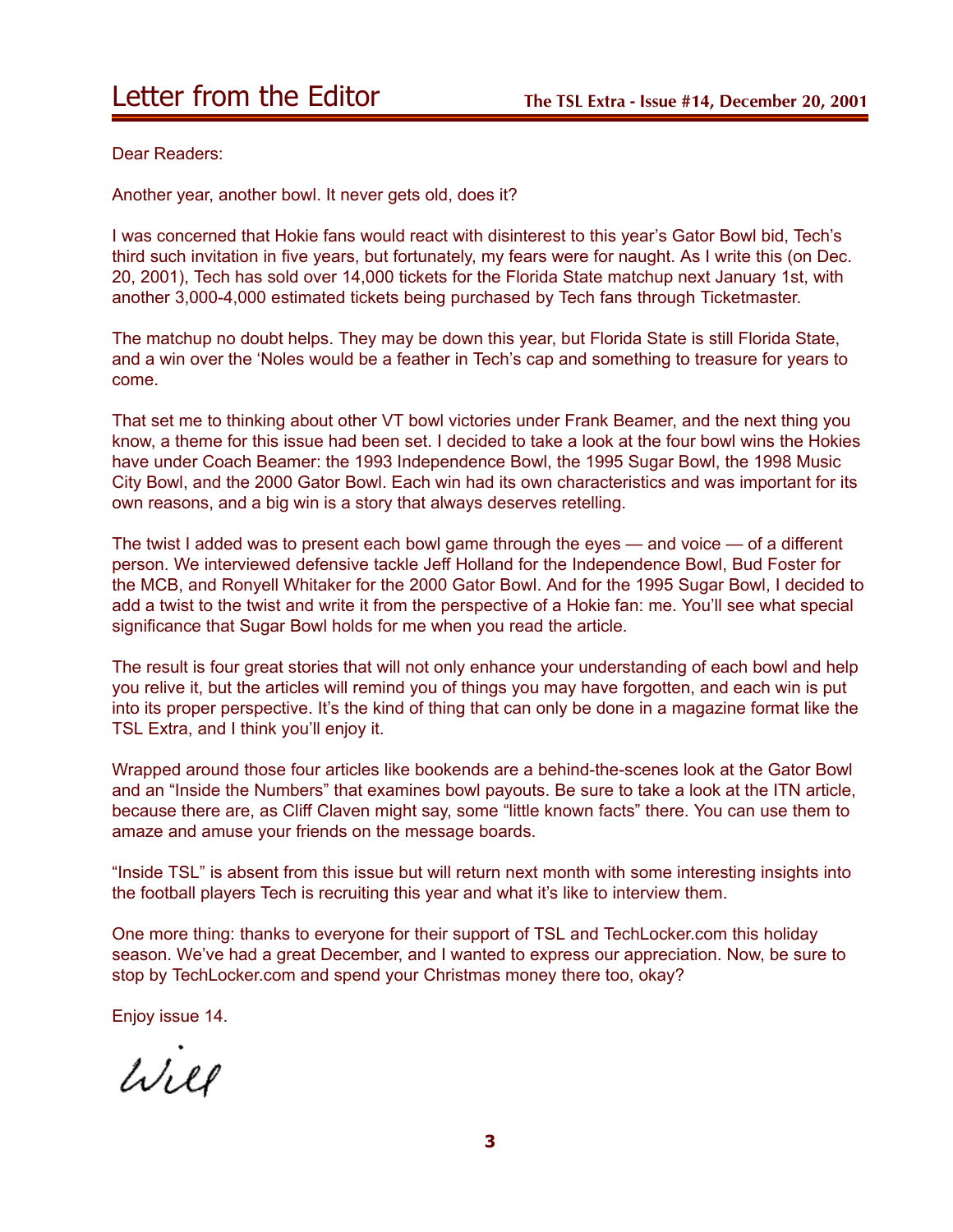# **The Gator Bowl... It's a Year-Round Thing**

If you think January 1st is the beginning and the end of it for the Gator Bowl, think again.

by Neal Williams

**Years ago, a fellow from Virginia Tech took a job with the Orange Bowl. Friends kidded him mercilessly. What a life. Live in Miami and work, essentially, one day a year.**

If only they knew.

The actual bowl game is the most visible and obvious function of any bowl committee. Most people think that's all there is to the job.

"Probably 75 percent of the people think that," said Rick Catlett, president of The Gator Bowl Association. His main event is the Jan. 1 meeting between Virginia Tech and Florida State at Alltel Stadium in Jacksonville, Fla. "If you're not involved in the bowl

volunteerism, you're not aware of what all the bowl does for the community."

Here are some numbers that casual fans might find staggering:

- People think his job is part-time, Catlett said. Nope. He's full-time. He's one of *nine* full time employees of the Gator Bowl Association. He has a vice president of media relations, a director of marketing, a director of events, a ticket operations manager and "the ever important business manager." Assistants to some of those positions fill out the rest of the full-time staff. Three seasonal employees join the staff in October through the end of the bowl game. And those are the paid folks.
- More than 500 volunteers serve the Gator Bowl in a variety of capacities, from directing events to manning the hospitality room in the media hotel (maybe the toughest job of all). There's an 11-member executive committee and a 92-member board.
- The Gator Bowl is one of 31 events the Gator Bowl Association produces a year. That's right, 31, or more than two a month. There are a trio of major golf outings, a pro-am that last year drew 11 professionals from the PGA Tour and Senior PGA Tour, a Shania Twain concert, the 5K US Championships, a national-level junior tennis tournament, a soccer tournament and more. A year ago, the Gator Bowl Association conducted the Pigskin Classic football game between Florida State and Brigham Young.

In addition to the events it produces, the Gator Bowl Association has to raise money – about 5.5 million bucks worth - through sponsorships. If Catlett had to describe his job without using the name of the bowl, he'd call himself a sports marketer.

Yep, it's a busy job for Catlett and staff. More than just one football game.

Most of the money – about 75 percent – raised by the game goes to the two participating teams. Other events, Catlett said, raise approximately \$250,000 for various charities in the Jacksonville area.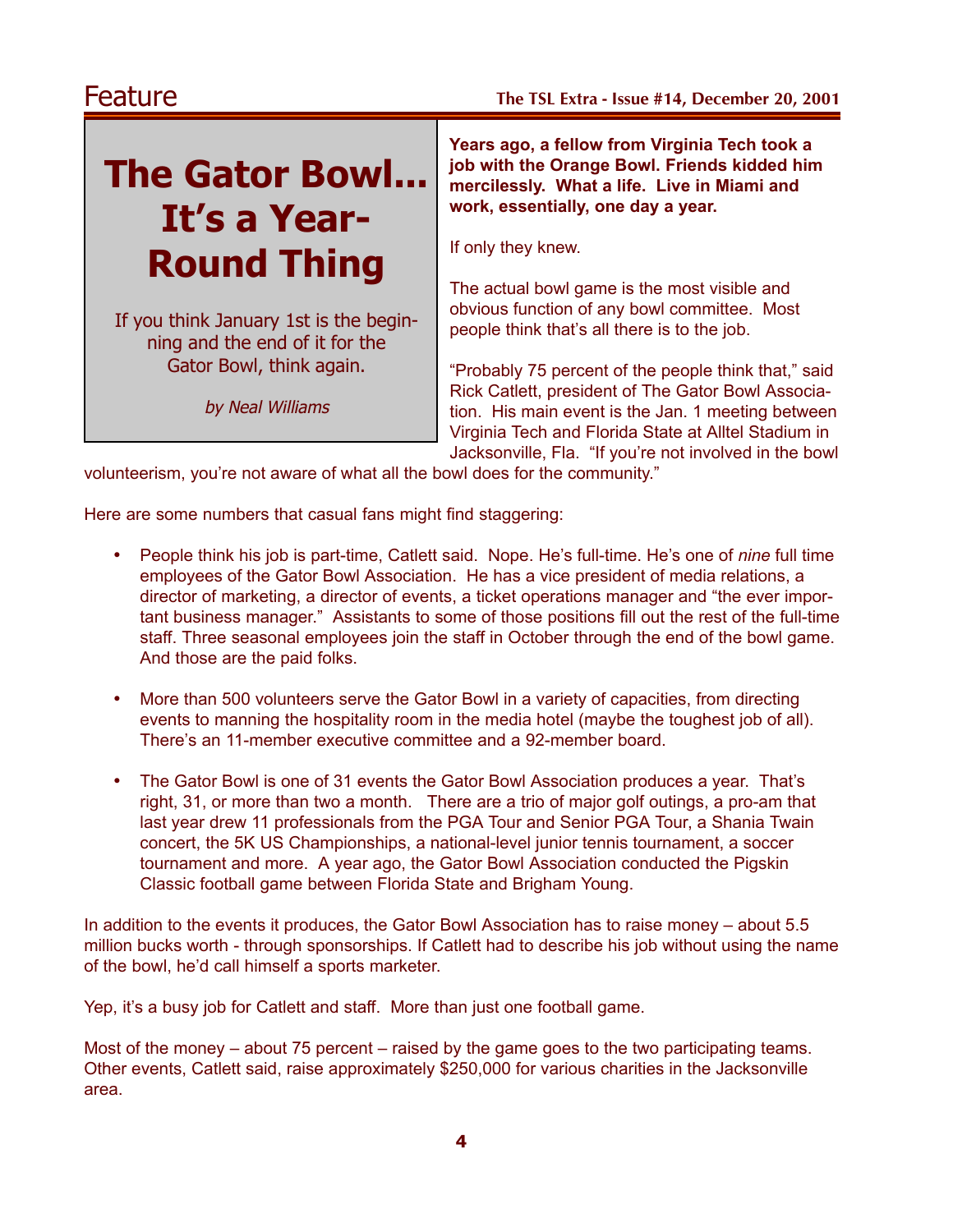The man in charge is a 50-year-old lifelong college football fan and almost life-long resident of Jacksonville. Catlett was born in Athens, Ga., where his father played football for the University of Georgia. By the time he was two years old, Catlett lived in Jacksonville, and he's been there ever since.

He has a government background and never envisioned a job in sports. "I worked in the mayor's office for three different mayors here in Jacksonville," Catlett said. "One of my assignments was the sports complex, overseeing the operation. That led me into our NFL task force when we were chasing the NFL team. In 1990, Touchdown Jacksonville was formed and they hired me away to be executive vice president.

"When we got the team (the Jacksonville Jaguars), the Gator Bowl job opened up and I came over here in 1993. By a fluke of circumstances, I ended up in sports."

Down time doesn't come when the game ends. The teams go home and unwind. Catlett and his staff regroup and rewind. Let's let Catlett give us a walk-through of a year in the life:

**January.** "We spend about 70 percent of our dollars during November, December and January. The first week (after the game) is getting everything back, getting everything inventoried and stored away and beginning the process of making sure all the bills get paid.

"On Jan. 15, we'll have our first executive committee meeting and we'll lay out our entire calendar. What events, who will chair those events."

Not that there isn't some fun involved. "We also have our big celebration, our volunteer party. It's a major event for 700 people, a sit-down dinner with a dance afterwards."

**February.** "We've done our planning. We begin our marketing. We spend a tremendous amount of time renewing our sponsorships, selling our renewals to the community. We have 44 sponsors that we have to renew every year. It's Marketing 101."

**March.** "That's the month of the Players Championship (on the PGA Tour) held here in Ponte Verde. We do a sponsorship and bring in the Toyota and Gatorade people for the players championship."

**April.** "That's the month we host the First Union Gator Bowl Junior Tennis Championships." Catlett said 252 juniors from across the country participated last year. Anyone who thinks running such a tournament is easy ought to try doing it just once.

**May.** "We don't have any events in May. We spend much of the month going and knocking on business doors in Jacksonville, selling packages and drumming up support for the game."

**June.** "We finally get a break. Everybody takes their vacations. We sort of slow down in June."

**July.** "It's time to bring all of our sponsors together for our summer weekend splash. This is kind of like another opportunity to say thank you for renewing for this coming year."

**August.** "We put on the Toyota golf outing for all the dealers throughout the country (Toyota is the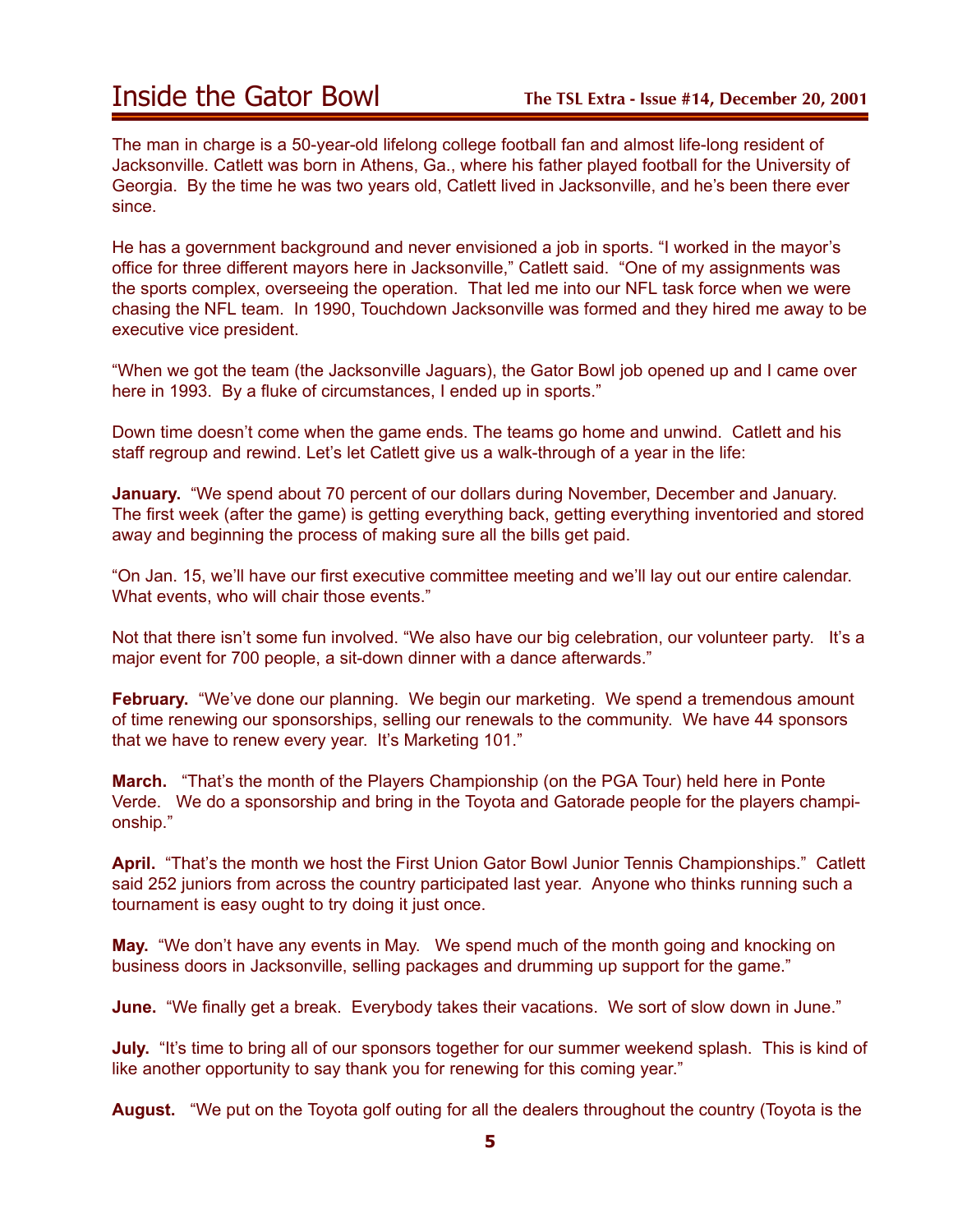## Inside the Gator Bowl **The TSL Extra - Issue #14, December 20, 2001**

Gator Bowl's title sponsor). We call it the Toyota Drivers Cup. We also attempt to produce a preseason game, and we're still trying to get one for 2002."

**September.** "This is kind of our kickoff month. All of our committees and everything go into full swing. We usually have some major public kickoff event held at the stadium."

**October.** "Florida-Georgia." 'nuff said. The annual SEC game between the arch-rivals is played in Jacksonville. The city puts it on, the Gator Bowl Association assists in its operation.

**November.** "We have our Gator Bowl Pro-Am golf tournament, we wrap up sales and we try to wrap up team selection in late November."

**December.** "We start dealing with the teams and all that goes with that." Coaches are brought in early for press conferences. Practice sites are readied, activities for the participating teams are finalized.

Much less time is spent traveling to see potential teams, Catlett said. When he started, his budget for team selection, he said, was in the \$50,000 range. This year, he said, "I don't think we even spent \$10,000."

With league tie-ins, the Gator Bowl already knows it is going to get the first choice of teams from the Atlantic Coast Conference and Big East Conference after Bowl Championship Series representatives are determined.

Both leagues conduct their annual meetings in the Jacksonville area. Catlett and his staff take advantage to get to know the people in the leagues then. Going to a game is not the best time to get to know an athletic director, who is busying entertaining sponsors of his own.

"Four or five days on a golf course is much more valuable than going to a football game on a weekend," Catlett said. "Plus, so many games are on TV so we can sit and watch and get a very good idea about all the teams in both leagues."

The week of the actual game is probably the easiest and most enjoyable for Catlett. As football coaches like to say, the hay is in the barn. The work is done, enjoy the fruits of all that labor.

"At that time, the volunteers are working at their highest point," Catlett said. "For us, the staff, it really is a celebration. Everything is in place and it just has to operate. We just kind of roll from event to event.

"We certainly have our largest impact that week. The focus of Jacksonville is on the Gator Bowl and Gator Bowl week. You have the players in here and the fans in here, and watching them enjoy everything is the biggest part for me."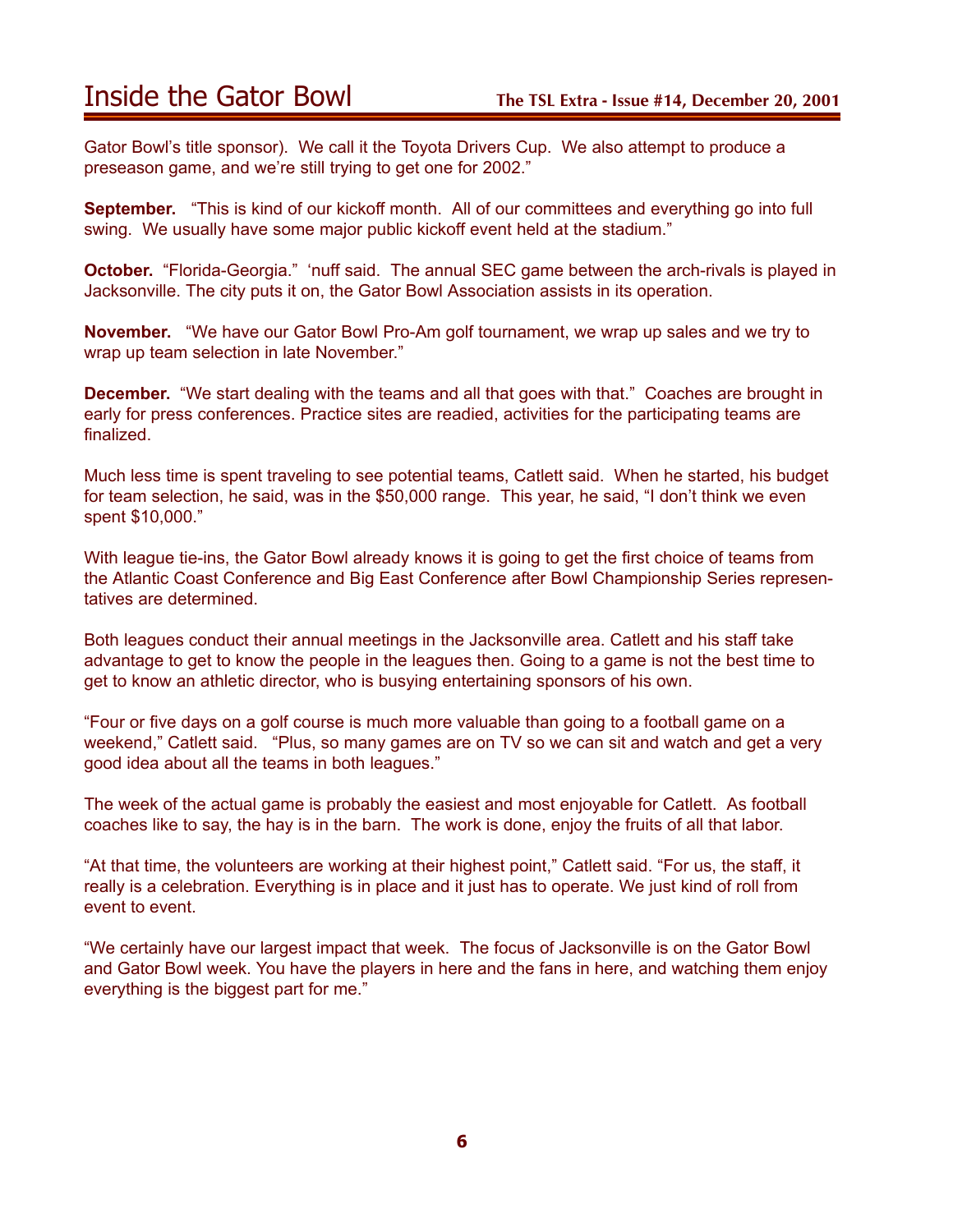# **The 1993 Independence Bowl: Jeff Holland**

Memories of Beamer's first bowl win from a player who altered the course of the game.

by Will Stewart, TechSiideline.com

**The 1993 Independence Bowl** Virginia Tech 45, Indiana 20

To find out about the beginning of the Beamer Bowl era at Virginia Tech, you have to go all the way back to 1993, and the Poulan-Weed Eater Independence Bowl. It was a humble beginning, but for the Hokies and their fans, Tech's 45-20 win over Indiana felt like the pinnacle of college football.

Just one year after finishing 2-8-1, Virginia Tech had surprised the nation by going 8-3, including 4-3 and a fourth-place finish in the

first year of Big East round-robin play. Under first-year offensive coordinator Rickey Bustle, the Hokies had a high-powered offense that set a Tech record by scoring 400 points and averaging 36.4 points per game (a mark that is now third behind the 1999 and 2000 Hokies).

Tech's attack featured a 2,000 yard passer in junior quarterback Maurice DeShazo (129-230, 2,080 yards, 22 TD's, 7 INT's) and a 1,000 yard rusher in sophomore tailback Dwayne Thomas (1,130 yards and 11 rushing TD's). They also had a future NFL pro-bowler in receiver Antonio Freeman, who caught 32 passes for 644 yards (20.9 yards per catch) and 9 TD's. The Hokies had the tenthranked rushing offense in the country.

DeShazo's stellar junior year would make him a legitimate Heisman candidate entering his senior season in 1994. His 22 TD passes were a Tech single-season record that still stands, and Thomas's 11 TD's were the most since James Barber had scored 13 in 1972. Meanwhile, Freeman's 9 receiving TD's were a Tech single-season record. With unanimous All-American Jim Pyne anchoring the offensive line at center, the Hokies were an offensive powerhouse.

Defensively, it was a different story. The Tech defense was in its first year of a new eight-man front "attack" scheme, which had been implemented by new defensive coordinator Phil Elmassian. The Hokies were starting a slew of freshmen and sophomores, with senior linebacker Ken Brown, senior whip linebacker Dwayne Knight, and senior defensive back Tyronne Drakeford being the only starters on the defense that weren't freshmen or sophomores.

Among the younger players, the Hokie defense featured future stars in linebacker George DelRicco, defensive end Cornell Brown, defensive tackle J.C. Price, and defensive backs Antonio Banks and Torrian Gray.

That young defensive nucleus would go on to be one of the all-time great Tech defenses in 1995, but in 1993, they were learning on the job, and it showed. The Hokies had some good defensive outings (7-point first halves against Rutgers and Miami, plus strong showings at Virginia and West Virginia), but it frequently got slaughtered, too, most notably against Boston College (a crushing 48- 34 defeat in which the Eagles had over 600 yards of offense).

Sophomore lineman Jeff Holland played a key role on that defense. J.C. Price would later be an All-American in 1995, but in 1993, he and Holland split time evenly at the tackle position. "We were co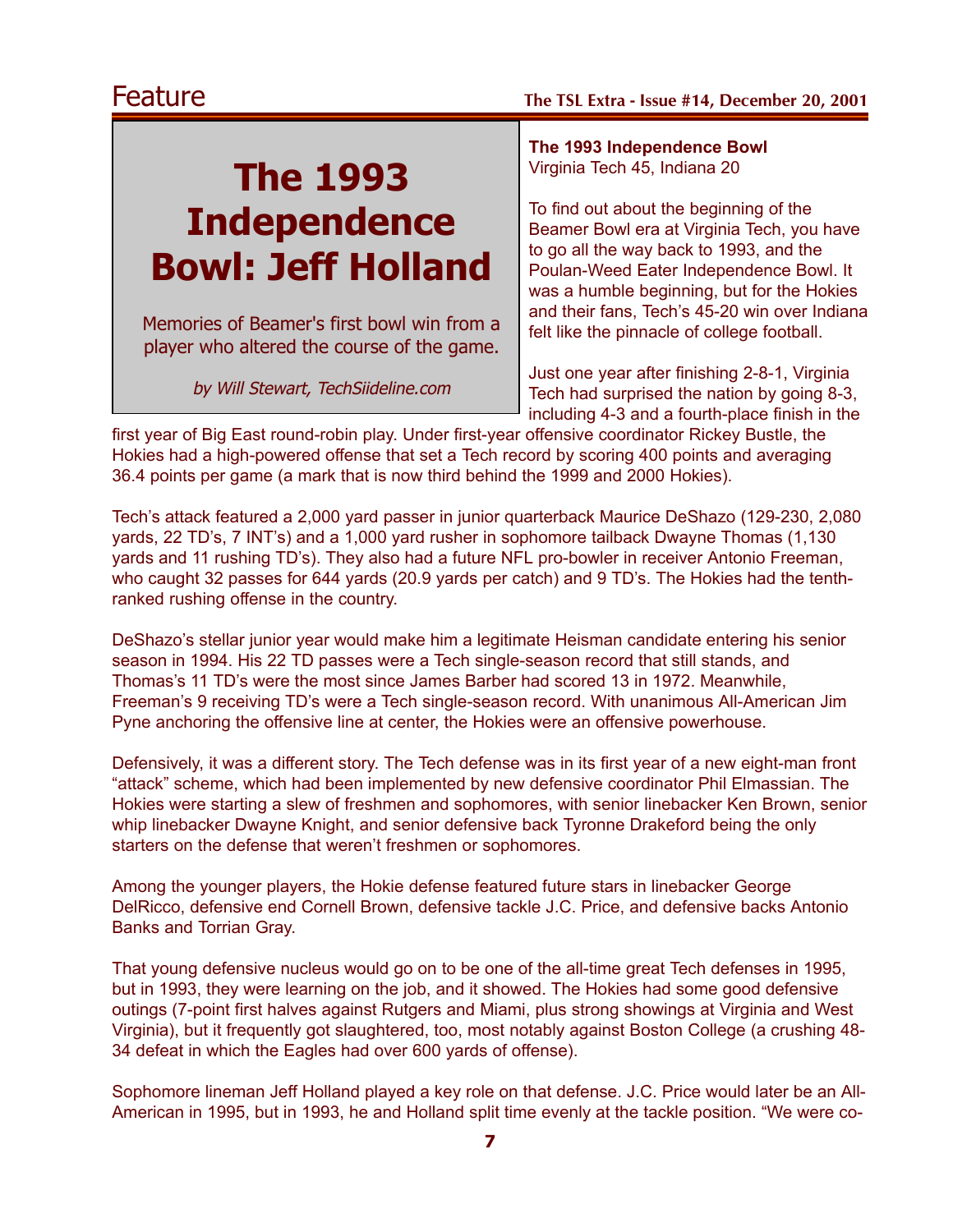starters, 50-50," Holland recalled in a recent interview with the TSL Extra. "He started six games, and I started the other six."

Like the defense as a whole, Holland had his moments in 1993. The high point of his season came when he recovered a fumble against the Virginia Cavaliers and turned it into a short touchdown run in a 20-17 Hokie road victory. That was Tech's last game of the regular season, and it came after the Hokies had already earned an Independence Bowl bid the week before by pasting Syracuse 45- 24 in Lane Stadium.

Holland, now the Town Planner/GIS coordinator in Smithfield, Virginia and a sometimes TSL columnist, remembers the Independence Bowl vividly, as do most of the players, coaches, and 6,500 or so Hokie fans who made the trip to Shreveport, Louisiana that year.

As noted earlier, 1993 was the first year of round-robin play in the Big East, and the league had done well. West Virginia (7-0 Big East) posted an undefeated 11-0 record and got a Sugar Bowl invitation to play Florida. Miami (6-1) went 9-2 overall and headed to the Fiesta Bowl to play Arizona, and a Boston College team coached by Tom Coughlin and quarterbacked by Glenn Foley went 5-2 in the conference and 8-3 overall, with an invitation to the Carquest Bowl to match up with Virginia. Those three teams, along with the Hokies, gave the Big East four ranked teams at the end of the season.

"All three (Tech) losses were to ranked teams on the road," Holland remembers (21-2 at Miami, 14- 13 at WVU, and 48-34 at BC). "It wasn't that bad of a season, although West Virginia, we should have won. We did pretty good on defense. We had our moments. We were either really good or really bad."

The Big Ten and Indiana had an impressive year as well. The conference sent seven teams to bowls that year, and Indiana had posted a strong 8-3 record, their best since 1988. "Looking at their schedule," Holland says, "they were kind of in the same boat as us. They were 8-3, and their losses were to Big Ten powers, and most of them were close."

The Independence Bowl bid was, of course, Virginia Tech's first bowl bid under coach Frank Beamer, and it was the first Virginia Tech bowl bid since the 1986 Peach Bowl. The Indiana Hoosiers had suffered no such drought, going to six bowl games in eight years under coach Bill Mallory. The Hoosiers were 3-4 in the previous seven bowls under Mallory, and they entered the 1993 Independence Bowl with a reputation as a tough, physical defensive team, giving up just 14 points a game.

The game was billed as Virginia Tech's high-powered offense versus Indiana's stingy defense, but before it was over, the story would be the Hokies' defense and special teams, and a frantic 35 seconds at the end of the first half that sealed Indiana's fate.

#### **Bowl Week**

It has taken years for the Virginia Tech Hokies to get any national respect, and some would argue that they don't have it even now, after two straight 11-1 seasons in 1999 and 2000, and a trip to the national championship game in 1999. But imagine what it was like back in 1993, as the upstart Hokies from the fledgling Big East prepared to kick it off against a big, bad Big Ten team.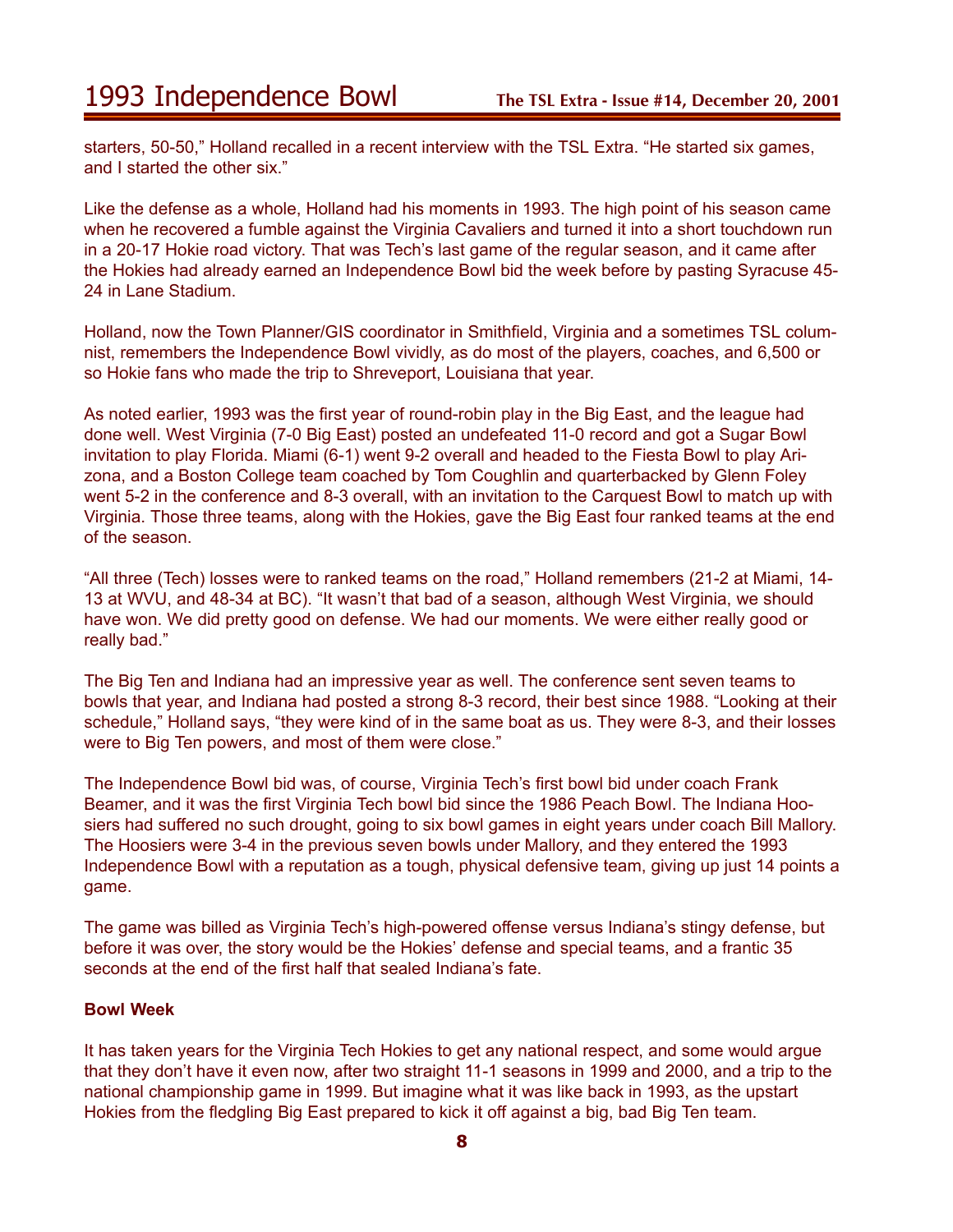"We were excited to play a Big Ten team," Holland remembers. "They did have an arrogance about them, like they were Big Ten power football, and back then, the Big East was the new kid on the block. We were all expecting that.

"They brought their whole team, including all their freshmen and redshirts, so at all the pre-game functions, they outnumbered us. We only brought 60 or 70 guys." (For the record, the Hokies traveled with 65 players, and Indiana brought a staggering 109).

By all accounts, the Hokies and Hoosiers got along during the week building up to the bowl. They weren't going to be the best of friends, but there was little belligerence between the two teams as game day approached.

Holland concurs. "They were okay at all the team functions, when we had both teams there. They were definitely nicer than Tennessee (whom Tech would play in the 1994 Gator Bowl the next season) as far as getting along."

But the Hokies and Hoosiers weren't necessarily pals. "Then at the pep rally the night before the game was when they started to talk trash. Things like, 'What's a Hokie?' and all that. But I guess they had to do that, peer pressure and all. They had to talk a little smack."

Traveling for their first bowl game in seven years (and the first under Beamer), and facing a team from a tradition-laden power conference, a natural question is what the Hokies were looking to accomplish. A good showing? A win? A blowout?

"We were looking for a win," Holland notes. "We knew our offense was going to score. We were just hoping the defense would show up for four quarters."

Speaking of the Tech defense, they noticed that the media buildup during game week centered on the Hokie offense and the Indiana defense. There was little to no mention of the Tech D. "That was used as a motivator," Holland remembers, "and it definitely motivated us."

### **Game Time**

Friday, December 31st, 1993 dawned bright and beautiful in Northwest Louisiana. The Hokies were appearing on ESPN for the first time since a nationally-broadcast 38-13 win over UVa in 1990, and the weather obliged. It was sunny and 49 degrees when the ball was kicked off at 12:42 Eastern Standard Time.

In hindsight, the mismatch on the line of scrimmage was immediately apparent. The Hokies kicked off, and from Indiana's opening drive onward, the Tech defenders created havoc in the Hoosier backfield, pressuring Indiana quarterback John Paci relentlessly. The smaller, quicker Tech defenders simply ran around, over, and through Indiana's hulking offensive line, none of whom were shorter than 6-3 or weighed less than 285 pounds.

Meanwhile, behind the blocking of senior Jim Pyne, the Hokie offense was enjoying great success running up the middle against Indiana's defense. Tech moved the ball well on their first drive but did not score. Indiana responded by scoring a TD on their second possession when Paci hit star re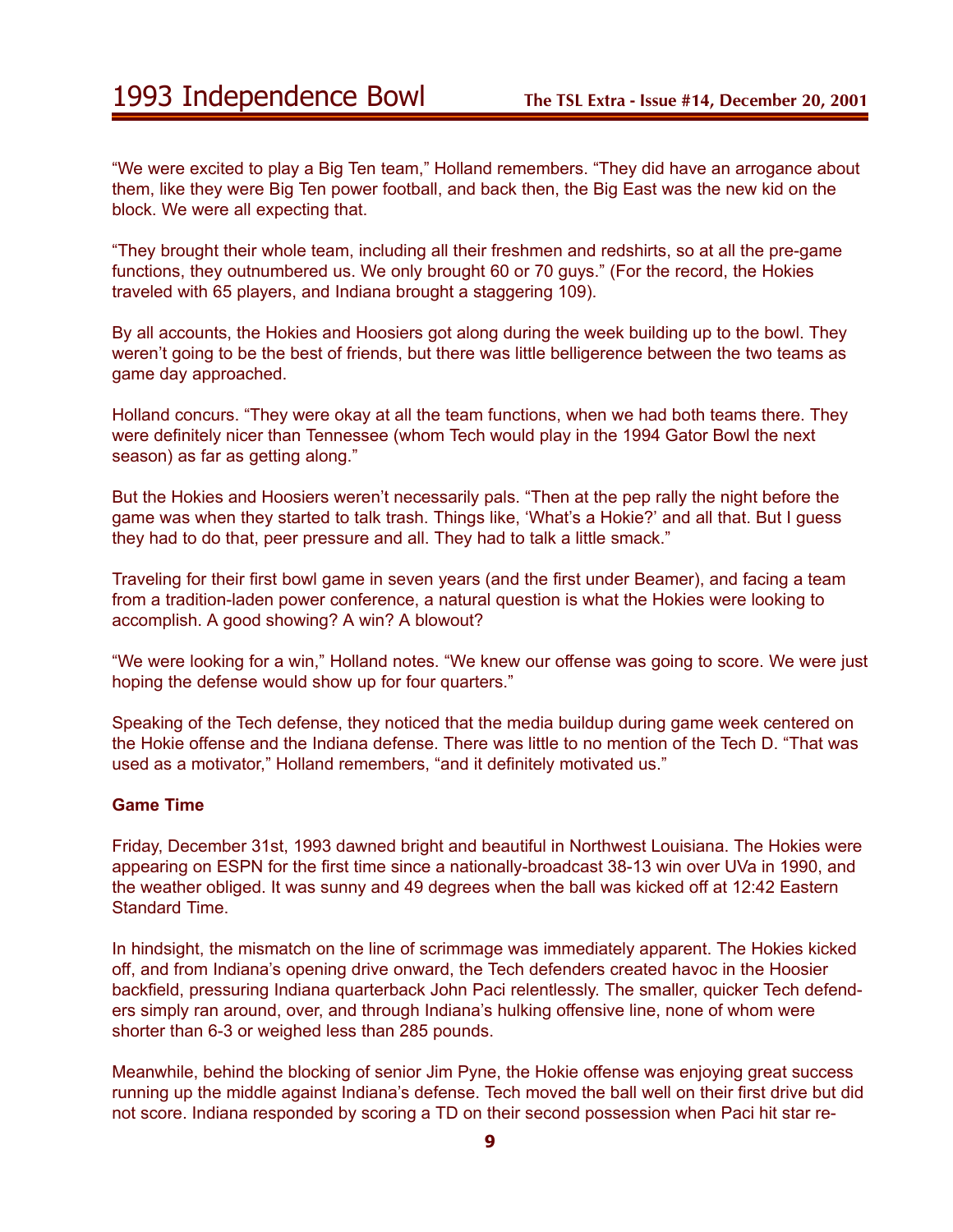ceiver Thomas Lewis on the right sideline. Lewis broke a tackle and raced 75 yards for the score, putting the Hoosiers up, 7-0.

On the Tech sideline, nobody panicked.

"Personally, I liked it whenever we scored first, because I always thought we were going to win. That was my mentality," Holland admits. But in just the first ten minutes of the game, he had seen how things were going. "The offense was moving the ball easily. I knew we were going to be okay. They got that one long touchdown, but that happens. I thought we were in good shape."

The Hokies came back strong. Tech responded with a 14-play, 73-yard drive and scored on Dwayne Thomas's 13-yard reception off a double-screen, making it 7-7 at the end of the first quarter.

Tech stuffed Indiana, got the ball back, and went on another long drive, going 59 yards in 7 plays and making it 14-7 on fullback Joe Swarm's 6-yard run.

With the game threatening to slip away from Indiana, the Hoosiers returned the kickoff 51 yards (the Hokies had a miserable day in kickoff coverage), followed immediately by a 34-yard pass that took the ball inside the Tech 15. The Tech defense stiffened and limited Indiana to a 26 yard field goal, and it was 14-10, Tech.

Then the Hokies did their best to keep the Hoosiers in it. DeShazo threw an interception that Indiana turned into another field goal (14-13), and then DeShazo threw an incompletion to Thomas that was actually a lateral. Thomas failed to cover the ball, and Indiana recovered deep in Tech territory.

The bleeding stopped on the very next play when Paci threw an interception in the end zone to Tyronne Drakeford. The Hokies were done helping Indiana score points.

#### **35 Seconds**

With the score 14-13, time was winding down in the first half. The Hoosiers were trying to tack on more points and had the ball at the Tech 49-yard line with 35 seconds to go when Paci dropped back to pass. He was hit by George DelRicco and Dwayne Knight, and he fumbled the ball. J.C. Price pursued it and tried to pick it up, but all he could manage to do was kick it farther downfield.

Defensive end Lawrence Lewis drew a bead on the bouncing ball and ran it down. As he approached it on the 20 yard line, it hopped obligingly up into his arms, and Lewis ran into the end zone untouched. It was 21-13, Hokies, with 23 seconds to go.

"I remember J.C. claiming he kicked it (on purpose)," Holland smiles, "but I don't know about that. We got all the right bounces that year."

Back the Hoosiers came with another long kickoff return, this one to the Tech 42. Indiana completed an eight-yard sideline pass to the Tech 34, but the referee ruled that the Indiana receiver was in bounds, and the clock expired.

Or did it? Indiana was trying to call a timeout after the play, and after a huddle, the referees decided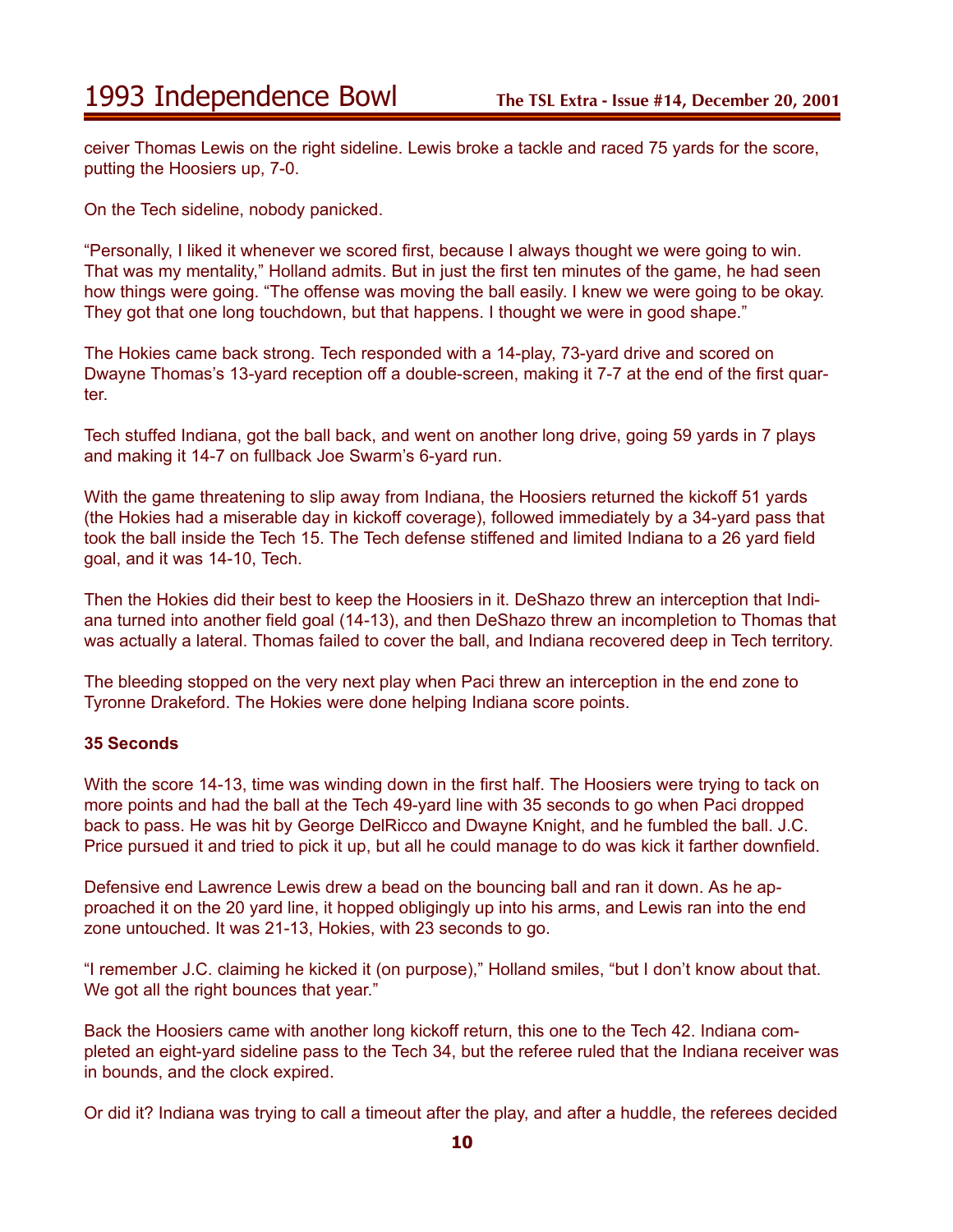to grant them the timeout (the replay clearly shows that they did not get it called in time). One second was put back on the clock, and while Tech Coach Frank Beamer raged on the sidelines, Indiana lined up for a 51-yard field goal.

Big mistake. On the field goal attempt, Holland muscled the Indiana snapper aside, burst up the middle, raised both arms in the air, and blocked the field goal with his left hand.

The ball fluttered over the line of scrimmage and downfield, where Tech freshman defensive back Antonio Banks was waiting on it all alone. "You're supposed to get away from the ball in that situation," Banks told the press after the game, "but it came in so high and looked so good that I just had to go for it."

Banks hauled the ball in on the Tech 20, cut right, reversed his field, and raced down the left sideline for a shocking touchdown that made it 28-13, Hokies, with no time left in the first half. Banks was met in the end zone by the Tech assistant coaches, who had left the press box and were on their way to the locker room when Banks pulled his feat.

"It seems like for the last eight or nine years, Tech always scores in bunches, I mean real quick," Holland says. "I don't know if that's just luck or what."

#### **The Second Half**

Whatever it was, the flurry finished off the Hoosiers. The second half was yet to be played, but there was never any doubt how it was going to go. The Hokie defense was stuffing the Hoosier offense (Indiana had just 5 yards rushing in the first half and 133 total yards, 109 of which came on just two plays). Tech had scored on offense, defense, and special teams.

Neither team scored in the third quarter. The Hokies added a little drama in the quarter with another DeShazo interception (in Indiana territory) and a fourth-down stop of the Hoosiers (at the Tech 31 yard line), but the quarter was played mostly between the 30's, and neither team seriously threatened. Paci put together a string of incompletions, and he was pulled from the game in favor of backup Chris Dittoe.

In the fourth quarter, with just under ten minutes to go, the Hokies finally scored again when DeShazo hit Freeman with a 42-yard TD pass that made it 35-13. Freeman's score came just a minute after Indiana had failed on a fake punt attempt, when a wide-open Hoosier receiver had dropped the ball. It was just two plays later that DeShazo hit Freeman.

"Once DeShazo hooked up with Freeman and it was 35-13," Holland says, "I knew we had them then. I knew they weren't going to score on our defense anymore."

The turn of events (from failed fake punt to long TD surrendered) broke what was left of Indiana's spirit. Indiana fumbled inside their own 10-yard line on the next play from scrimmage. The Hokies scored again and would eventually run it up to 45-13. They gave up a 42-yard TD reception by Lewis late in the game to make the final margin 45-20.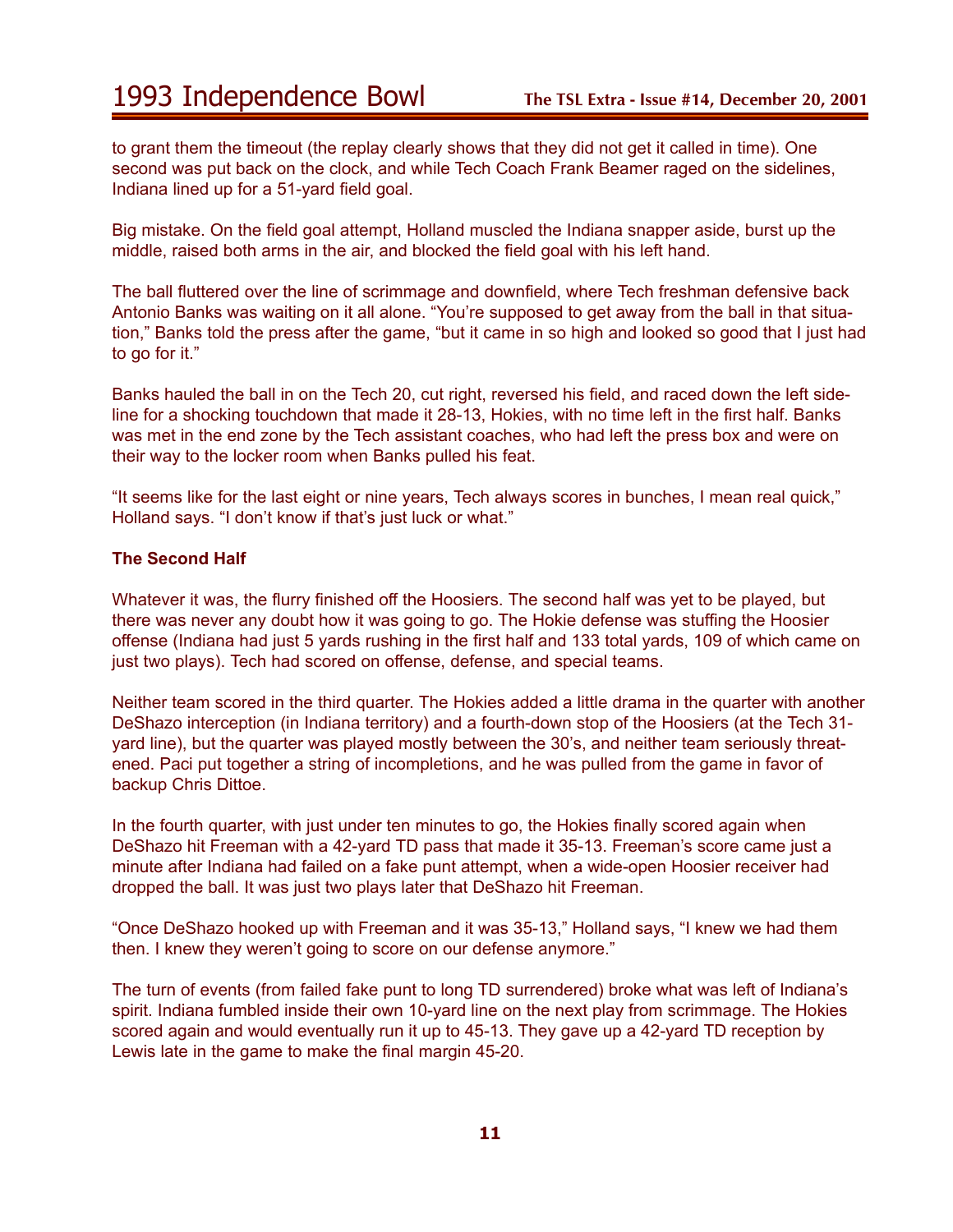"We shut 'em down," Holland says of Tech's defensive performance. "We finished with six or seven sacks and probably should have had more."

The victory, following a seven-year bowl drought, released a flood of pent-up emotion in the Hokie faithful who were on hand. As the clock wound down, Tech fans poured out of the stands and lined the sidelines and end zone, creating a logjam on the sidelines. And when the Hokies ran out the clock, the fans flooded the playing field.

Holland didn't miss the opportunity to capture some memories on film. "I went back in the locker room and got my camera and took pictures of people celebrating on the field."

In the final analysis, Virginia Tech simply dominated. They only outgained Indiana 318 yards to 296, but Holland notes, "That was probably our best defensive game all year. You take away a couple of big plays, and they wouldn't have had anything."

Indeed. Indiana gained 188 yards on four plays, but just 108 yards on their other 64 plays (1.69 yards per play). Tech held the Hoosiers to just 20 yards rushing for the game, and if not for a 37 yard fake punt late in the fourth quarter, Indiana would have had negative rushing yards on the afternoon. Tech held Indiana to 4-of-16 third down conversions. Receiver Thomas Lewis (6 catches, 177 yards, 2 TD's) was the lone bright spot for the Big Ten team.

The reason why the Hokies D played so well? "They weren't ready for our speed," Holland says simply.

#### **After the Game, Divergent Paths**

Though the 1993 Independence Bowl was the beginning of a string of bowl trips for Frank Beamer's Hokies, it was the end for Bill Mallory's Hoosiers. Indiana has not played in a bowl game since that fateful day in 1993, and the Hoosiers haven't even won more than five games in a season since going 7-4 in 1994. Indiana sunk to a 2-9 record in 1995 and then went 3-8 in 1996, leading to Mallory's dismissal.

For the Hokies, the 1993 Independence Bowl was a launching pad to future greatness. The team would stumble a bit in 1994, as DeShazo's performance under new offensive coordinator Gary Tranquill suffered (his yardage and completion percentage were comparable to 1993, but his TD-INT ratio slipped to 13-13). The 1994 Tech defense would suffer from injuries and a lack of depth, causing them to fade down the stretch.

But in 1995, they would come back strong behind a defensive nucleus that showed itself in the Independence Bowl, plus a redshirt junior quarterback named Jim Druckenmiller, who played one uneventful series in this Independence Bowl.

Holland put the Independence Bowl into its proper perspective. "After that game," he remembers, "I knew Tech was going to be good as long as Beamer was there. Elmassion's (preseason) prediction was right, we went to a bowl. He was extremely happy with our defensive effort. I remember on the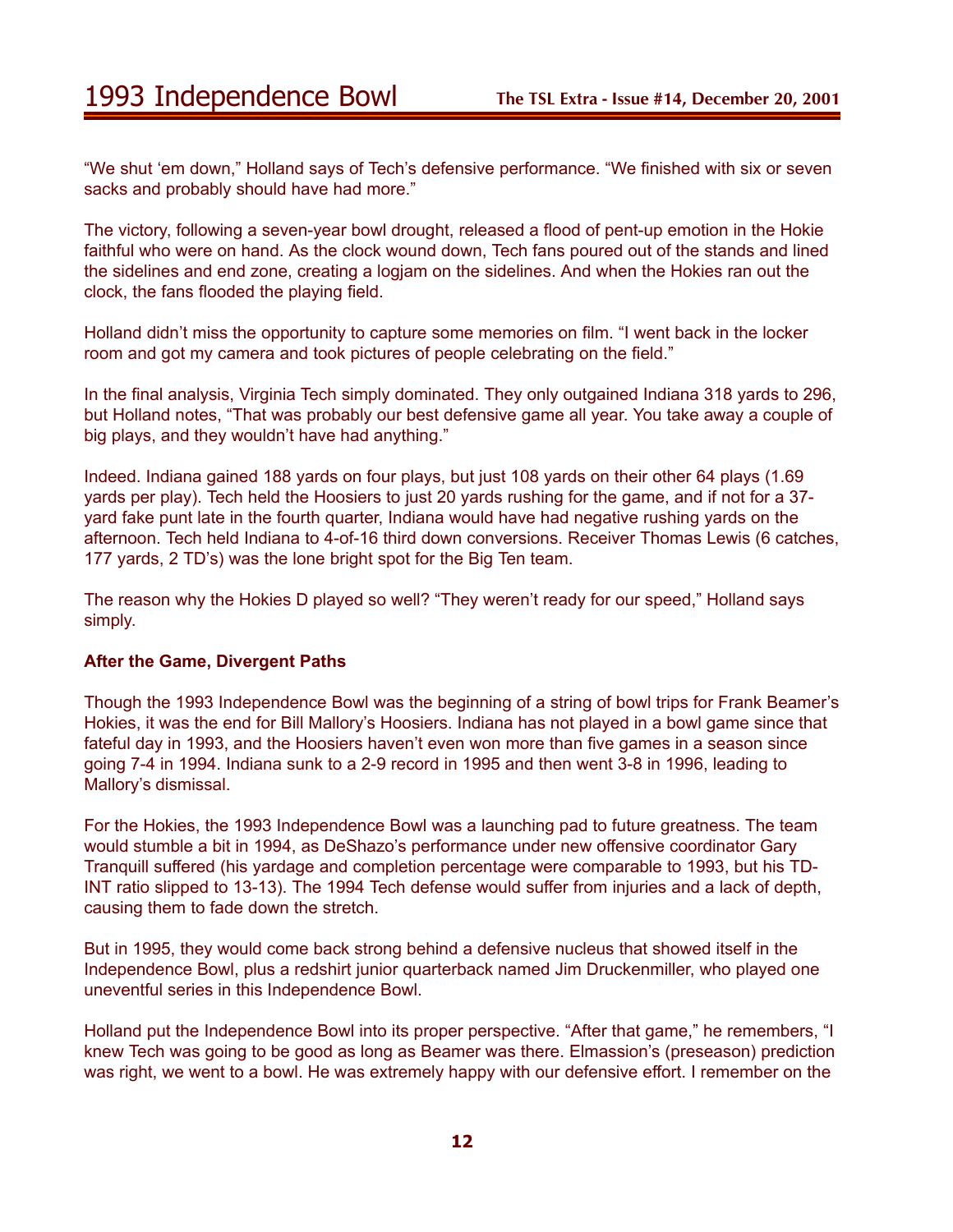team bus on the way back to the hotel, he was already starting the celebration." Holland laughs. "It was one of the few times I saw him happy. We dominated the whole game.

"After that season, I knew we were going to be good. I remember me and J.C. were talking, and we were saying, 'You know, we've got two more years of this stuff. We're going to be good.'"

And it all started in Shreveport, Louisiana, on a sunny New Year's Eve day.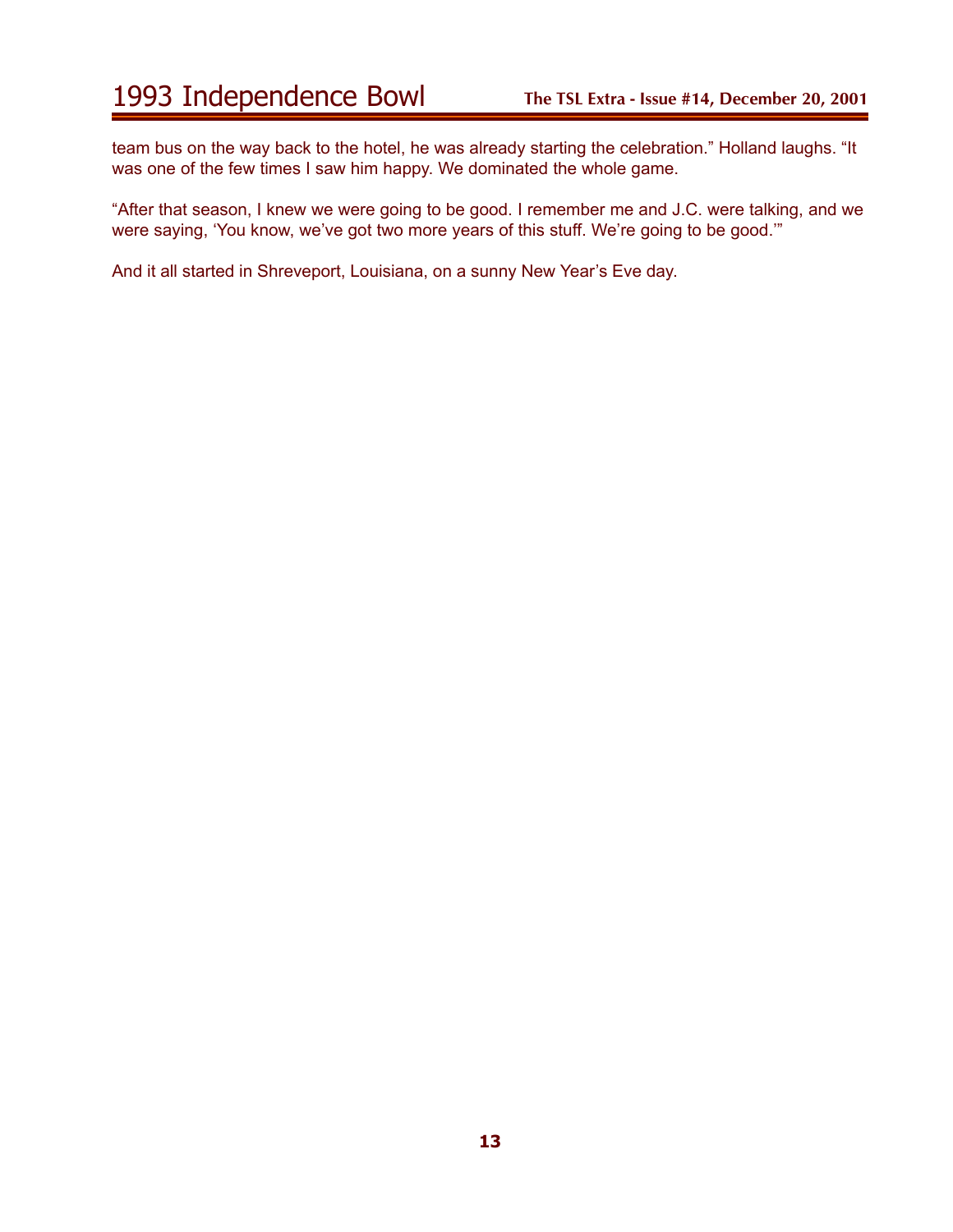# **The 1995 Sugar Bowl: Will Stewart**

For this fan-turned-journalist, the 1995 Sugar Bowl was the end of an era.

by Will Stewart, TechSideline.com

**The 1995 Sugar Bowl** Virginia Tech 28, Texas 10

The 1995 Sugar Bowl holds a special place in the hearts of thousands of Hokie fans, but for me, the memories are unique and even more special than they are to your average Hokie fan. The '95 Sugar Bowl, you see, was the last Tech football game that I watched before starting Hokie Central.

Virginia Tech's first Sugar Bowl happened on

December 31st, 1995, and just over two months later, on March 12th, 1996, I started "Will's Hokie Sports Home Page" on the Internet. That small personal page would later evolve into "Hokie Central" (HokieCentral.com) and then TechSideline.com.

My evolution from Hokie fan into Hokie sports journalist (which is a never-ending process) has forever changed the way I view Virginia Tech sports. For most Hokie fans, a Virginia Tech football game is a production that involves travel, tailgating, seeing the game, and hashing it over again later with friends and family.

For me, a Virginia Tech football game is still an enjoyable event, but wrapped around the game is a plethora of work, analysis, and commentary. I write pre-game reports, I recap the game, and two days later, I write a detailed analysis. I try to remember the flow of a game, I watch game tape and analyze it, and I try figure out the reasons why a game went as it did. All the while, I worry about making a mistake, I consult endless reference materials, and I wonder if the fans I'm writing for will appreciate the article I'm writing, or if they'll even read it at all.

In short, a Hokie football game has become a lot of work for me. Most of the fun has been sucked out of it, and what I used to enjoy as a fan has become my business and my life's blood. It is now my calling and my career, not my hobby. I like it, but it's different, very different, from just being the fan that I used to be.

But in late December of 1995, that wasn't true. I had only a slight inkling what the Internet was, starting my own site wasn't even a thought for me, and I was a hard-core Hokie fan who watched the 1995 season unfold with fanatical interest.

When the 1995 Hokies received a Sugar Bowl bid to play 9th-ranked Texas, I, like 32,000 other Hokie fans, bought my game ticket, made my New Orleans travel plans, and wondered what the future would bring. For those of us who had waited so long to see Virginia Tech become a national power in football, the game was a critical turning point in VT history. Like thousands of other Hokie football fans, my hopes and dreams for Virginia Tech football were on the line.

This is the story of the last football game I witnessed as a simple Virginia Tech football fan, before Hokie Central became a part of my life and eventually took it over. Here's what I remember about my trip to New Orleans, how the game went, what the sweet feeling of victory was like, and what happened in the hours after the game.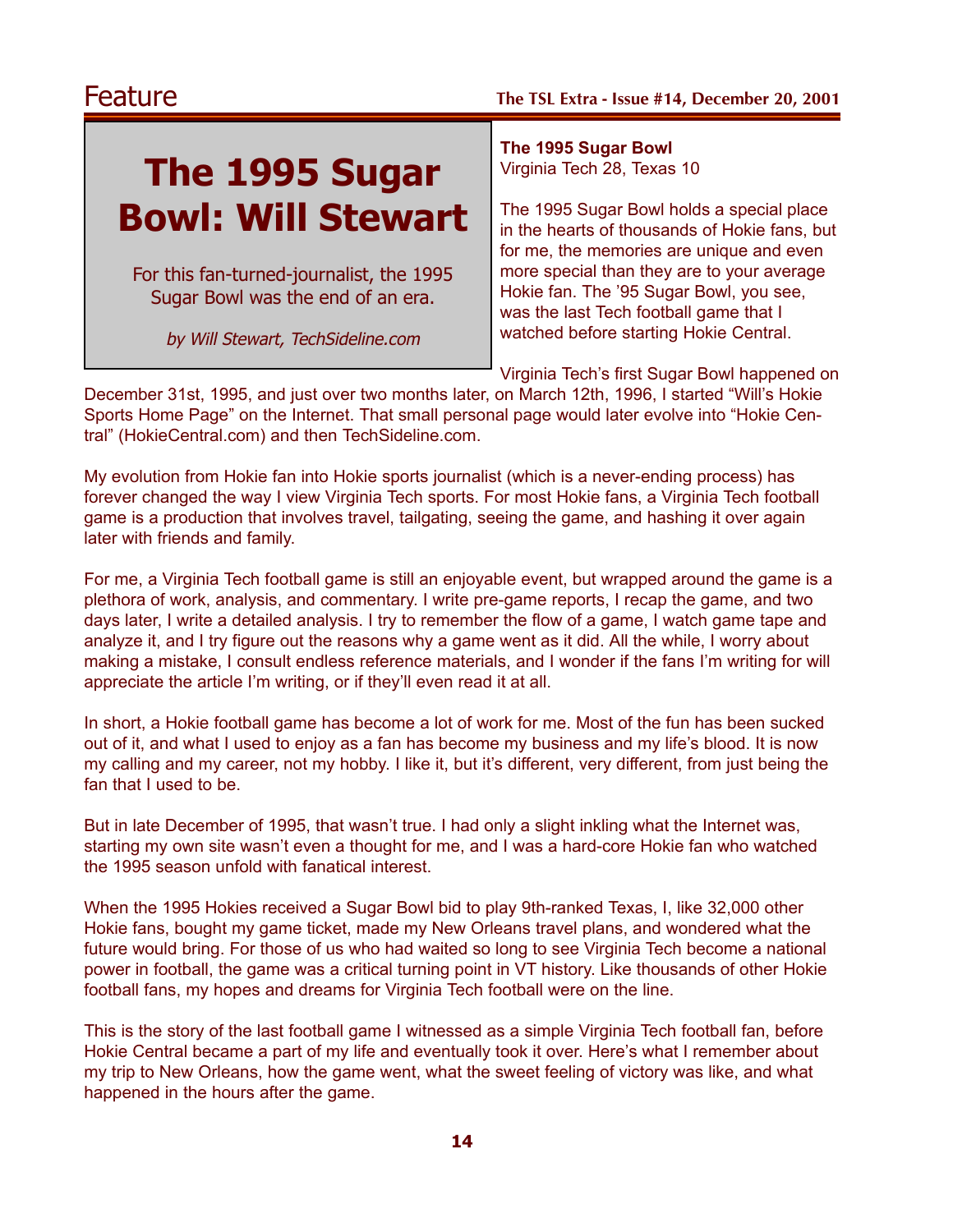#### **The Hokies Get the Bid … Barely**

Virginia Tech started the 1995 season 0-2 with home losses to Boston College and Cincinnati, but they righted the ship with a monumental 13-7 home victory over the Miami Hurricanes. Tech went on to win 9 in a row and finish 9-2, with a 6-1 Big East record. That Big East record was a tie with the Hurricanes for first place.

At the end of the season, the Hokies were ranked #13, and Miami was ranked #21. The Bowl Alliance was in its first year, and despite VT being ranked higher and having won the head-to-head battle, the Orange Bowl appeared to be leaning toward selecting Miami instead of Virginia Tech.

There was one fly in the ointment, though: the Canes had faced the NCAA's Committee on Infractions for a hearing on November 10th of that year and were in danger of NCAA probation for numerous violations involving the football team and other sports. Normally, the NCAA takes four to six weeks to get back to schools on such matters, but the Hurricanes asked for a quicker ruling.

Miami did not want to hit the recruiting trail and tell recruits that they wouldn't go to a bowl in 1996, so they elected to take their medicine, which they assumed would be scholarship and bowl penalties, early. The NCAA obliged, taking just two weeks to hand down a ruling that reduced Miami's scholarships for three seasons and barred them from postseason play in 1995.

In hindsight, Miami's request that the NCAA hurry up and hand out punishment was a poor decision that cost them big money, because the Canes would have been selected by the Orange Bowl in 1995. They passed on it and would not go to an Alliance- or BCS-caliber bowl again until the year 2000.

With the Hurricanes out of the way, the Hokies became the Big East's representative to the Bowl Alliance. Tech was eventually picked by the Sugar Bowl, dead last out of six Alliance teams (the Rose Bowl was not part of the Alliance, so there were only three bowls selecting six teams). Tech was matched up with the Southwest Conference Champion Texas Longhorns … and the whining and the outcry began immediately.

The national press, which had wholly embraced the resurgent Northwestern Wildcats during that 1995 season in a love-fest of gigantic proportions, were not so kind to the Hokies. ESPN had traveled to Blacksburg late in the season to do a story on the Hokies, only to run a one-minute piece that called a Hokie a "castrated turkey" and talked about Virginia Tech's "ugly" color combination and uniforms. Tech fans were not pleased with that, but it was nothing compared to the bashing Tech got after being invited to the Sugar Bowl.

Instead of rallying around the underdog, media around the country decried Tech's unworthiness to be in an Alliance Bowl. The Texas press in particular was insufferable, moaning about how the Hokies were not worthy to play their glorious, tradition-laden Texas Longhorns.

Leading the charge was ESPN talking head Lee Corso, who said it was a joke that Virginia Tech was in the Sugar Bowl and guaranteed that Texas would win in a romp. Corso's actions leading up to the game made him the most hated college football analyst in the Hokie nation for a long time. The affable Corso is generally well-liked by Hokie fans these days, but back then, had he ventured into Blacksburg, he would have been tarred and feathered and sent home on the back of an ESPN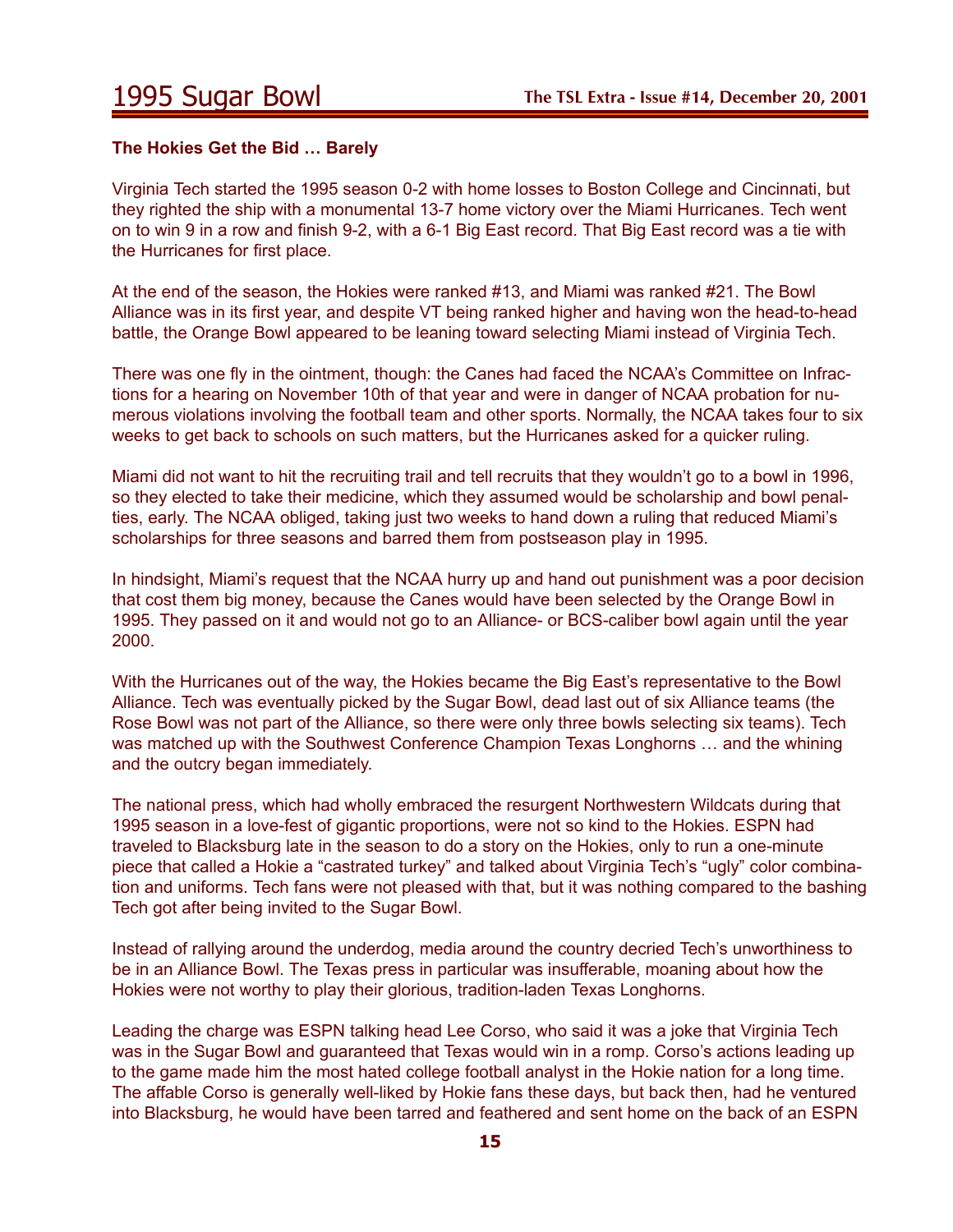satellite truck.

### **The Matchup**

On top of the generally hostile media attitude towards the Hokies, the Longhorns presented a formidable opponent. Their offense featured the "BMW" attack, consisting of sophomore quarterback James Brown, junior running back Shon Mitchell, and freshman running back Ricky Williams. Brown had broken school records with 2,477 passing yards and 19 TD's that season, and Williams, who would go on to be the NCAA's career rushing leader and Heisman Trophy winner before graduating, had set a Texas freshman rushing record with 990 yards. Mitchell had added 1,099 rushing yards of his own.

Defensively, the Longhorns weren't as stout, but they featured future NFL players in defensive end Tony Brackens and cornerback Bryant Westbrook.

Offensively, Tech countered with a productive unit that averaged 31.7 points per game and featured quarterback Jim Druckenmiller (2,103 yards and 14 TD's), tailbacks Dwayne Thomas (673 yards) and Ken Oxendine (593 yards), and wide receiver Bryan Still (32 catches, 628 yards, and 3 TD's). On defense, the Hokies were a senior- and junior-laden squad that showcased defensive end Cornell Brown (14 sacks) and were ranked #1 against the run and #10 overall.

#### **The Days Before the Game**

I don't remember much about the trip down, just that it's about 830 miles from the New River Valley, and much of it is flat, long, and boring. After driving through Mississippi, I felt sorry for the denizens of that obviously poor state (I don't know much about Mississippi, but the view from the Interstate is somewhat depressing, and simple conveniences like rest areas are few and far between).

There's also a funny little town named "Quitman" along the way (when you've been driving about 10 hours straight and you're a little punchy and you hit that sign, it's good for a few laughs).

I made the long trip with my girlfriend Nan, who would become my fiancée four months later and my wife six months after that, in October of 1996. The trip to New Orleans was actually one of two pivotal events that made me want to marry Nan. The second one was meeting her family, whom I actually liked and got along with.

I figured if (a) I could travel 14 hours in a car with this woman and have a good time, and (b) I liked her family and they liked me, then she was marriage material.

I remember very little about what I did in New Orleans the day or two before the game. I had been to New Orleans before, in 1986 as a junior at Tech, so I had done the whole Bourbon Street/Cajun cuisine thing, and to be honest, I was too worked up over the upcoming game to enjoy myself. The way I saw it, I was there for a specific reason, to see a football game, and anything else — shopping, eating, hanging our in bars — was just "noise."

Fortunately for Nan, our traveling party included no less than 32 college friends. I had graduated in 1987, so it had been nearly a decade since we had all gotten out of Tech, and the 1995 Sugar Bowl would be the last time that many of us would see each other.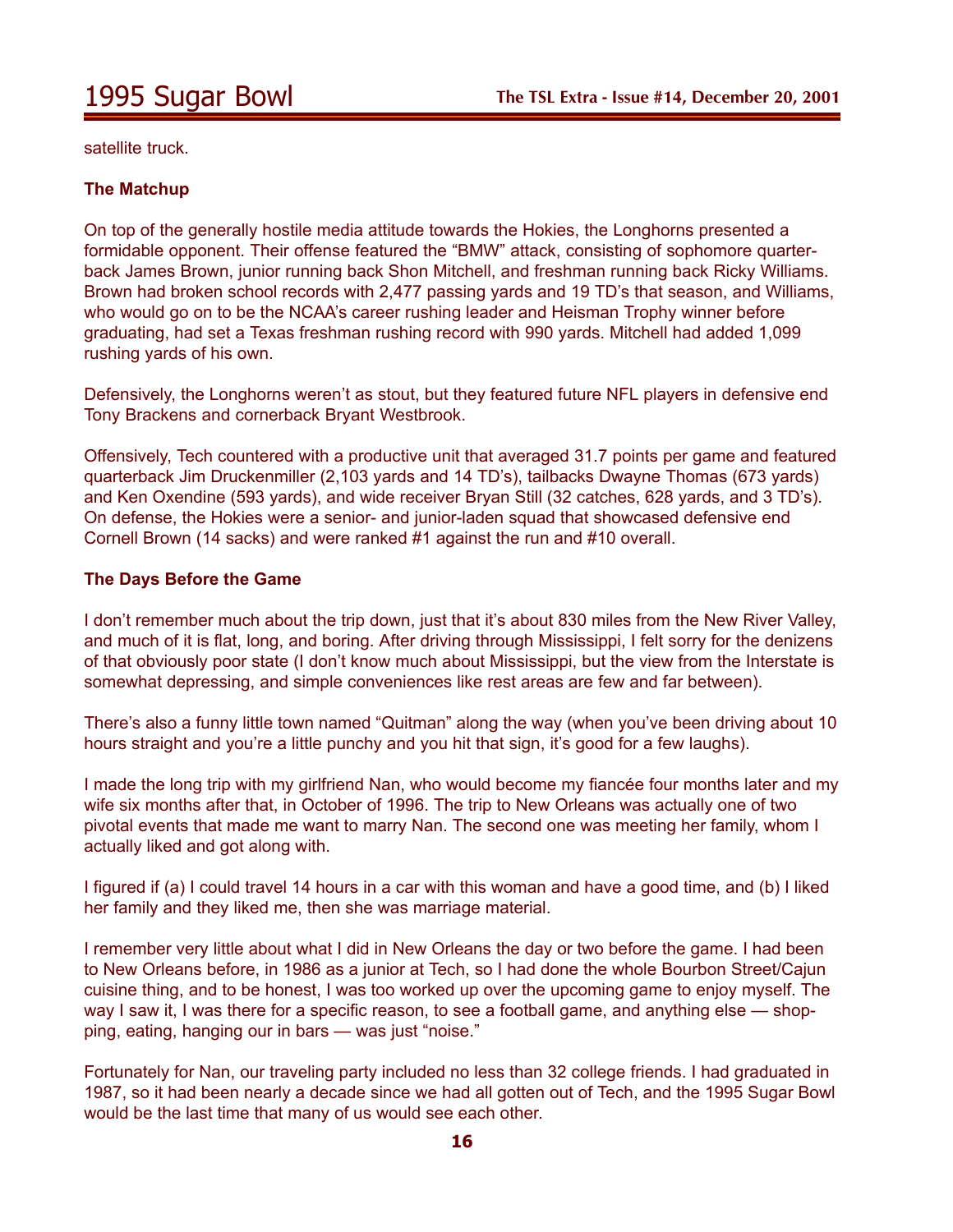I'm sure it was that way for many people. The thinking at the time was that the Sugar Bowl would possibly be a once-in-a-lifetime event, that the Hokies might never make it back to a bowl game that big again. So we flocked from far and wide to gather in New Orleans for the big game … and since it was New Orleans, our spouses and girlfriends, many of whom ordinarily might not make a bowl trip, came with us. So while I milled around, watched college football, and talked over the upcoming game with my buddies, Nan had plenty of women to go shopping and sightseeing with.

It sounds sacrilegious to go to New Orleans and not go crazy on Bourbon Street and the French Quarter, but you have to understand, that's how I was back then. I couldn't fully enjoy them with the specter of the biggest game in Virginia Tech history looming over us. Sure, I went out to eat and all that, but when it came to a sightseeing or shopping excursion, I wasn't interested.

### **Game Day**

December 31st dawned, and the Virginia Tech athletic department had arranged a special treat for us. The Hokie men's basketball team, which was nationally ranked in 1995-1996 (pick your jaw up off the floor — it's true), had moved a home game with Wright State down to New Orleans so that Tech fans who were down there for the bowl game could see them play.

Around noon Central Standard Time, just over 4,000 of us gathered at Lakefront Arena to watch the Hokies whip Wright State 62-46, behind 20 points from Damon Watlington and 16 points from Ace Custis. It was Coach Bill Foster's 500th career win, and as appetizers go, it was pretty enjoyable.

That left us with a few hours to kill before the 6 pm (local time) start of the Sugar Bowl, and for the life of me, I have no idea how I spent those few hours. I'm sure my stomach churned as I filled my time in idle chit-chat and travel time to the Superdome.

The next thing I remember is standing before the Superdome.

It was at that moment that the magnitude of the game hit me. My friends and I stood outside the huge domed structure, jaws agape, and watched as lasers drew first a VT, then a Texas Longhorn logo, both dozens of feet high, on the exterior wall of the Superdome.

*Wow*, I remember thinking. *They didn't do this at the Independence Bowl or Gator Bowl.*

Inside we went, making our way through the turnstiles, up the stairs, and out through the ramp, into the Superdome interior.

If you've never seen the inside of the Superdome, words can't describe it. It's utterly enormous. Standing on one deck and staring 150 yards or so over to the deck on the other side, it's hard to grasp that it's an *indoor* football field. Surely nothing that huge can be under roof.

Once I had acclimated myself to the cavernous interior of the Dome, I discovered to my utter joy that my seats were in the *very front row* of the upper deck. I was on roughly the ten yard line, but that didn't matter. I was so high up that I could see the field clearly, and there wasn't a single person in front of me. I could just lean on the railing and watch the football game. It was amazing.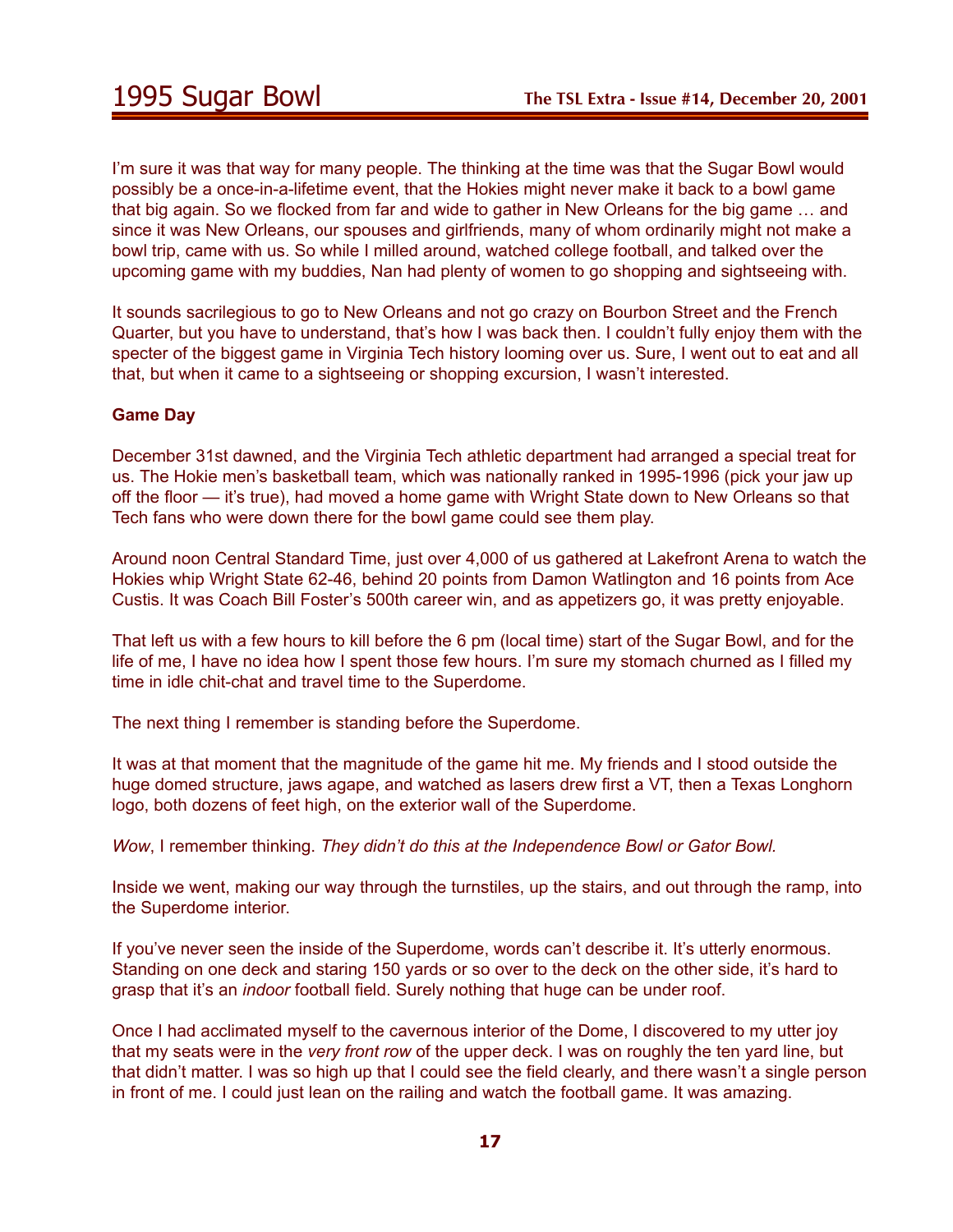(By the way, proving that everything balances out in life, I was stuck in the second row of the end zone at the Orange Bowl the following year — the worst bowl seats I've ever had.)

I was in a Tech section, but for some odd reason, we had a row of Texas fans right behind us. They were a pain in the neck at first, but my Hokies would quiet them down soon enough.

### **The Game**

Lost in the glow of Tech's eventual 28-10 romp over the Longhorns is the fact that the Hokies didn't play well in the first half, and in fact, you could say they played horribly.

The Hokie defense committed three offsides penalties in the first ten minutes, the last coming when Texas had a third and 5 at the Hokie 11. The penalty gave the Longhorns a first down that they rapidly turned into a touchdown when Brown hit tight end Pat Fitzgerald with a 4-yard TD pass to make it 7-0 Texas, with 4:32 to go in the first quarter.

Also in the first quarter, the Hokies fumbled, and Texas recovered on the Tech 31 yard line. After a trick play (flanker pass) was broken up in the end zone by William Yarborough, Texas committed a holding penalty that pushed them out of field goal range, and they failed to score.

The Hokies escaped the first quarter down 7-0, and on Tech's first possession of the second quarter, they were moving well when Druckenmiller threw an interception on the Texas 32 that was returned 35 yards to the Tech 33-yard line. Again the Hokie defense held, and Texas's Phil Dawson kicked a 52-yard field goal that bounced off the upright and went through, giving Texas a 10-0 lead with 13:19 to go in the half.

On the ensuing kickoff, Antonio Banks fumbled the ball in the end zone, picked it up … and ran out with it. He didn't get very far, making it to the 5-yard line before he was flattened.

Tech moved comfortably away from their own goal line, but from their 30-yard line, Druckenmiller dropped back and threw an out pattern to tight end Bryan Jennings on the Tech 40. Texas safety Chris Carter anticipated the throw perfectly, cutting in front of Druckenmiller's pass before it reached Jennings. Carter had 40 yards of green turf in front of him and was looking at an interception return for a TD that would have put the Hokies in a 17-0 hole.

Up to that point, things had gone poorly for the Hokies, and as Carter closed on Druckenmiller's errant pass, they threatened to get a lot worse. But somehow, Carter missed it. The ball went through his hands into Jennings' hands, Jennings picked up 12 yards, and the Hokies got a first down, narrowly avoiding a disaster.

Tech wasn't able to do anything with that possession, but they finally stabilized, eliminating the penalties and turnovers that were haunting them. The Longhorns weren't having much offensive success, and the score stayed at 10-0 as the clock ran down on the first half.

Then, with under 3 minutes to go, Texas punter Mark Schultis kicked a low line drive punt to Bryan Still. Still fielded it at his 40, broke cleanly to the right, and raced up the sideline untouched for a TD that made it 10-7, Texas, with 2:34 to go in the half.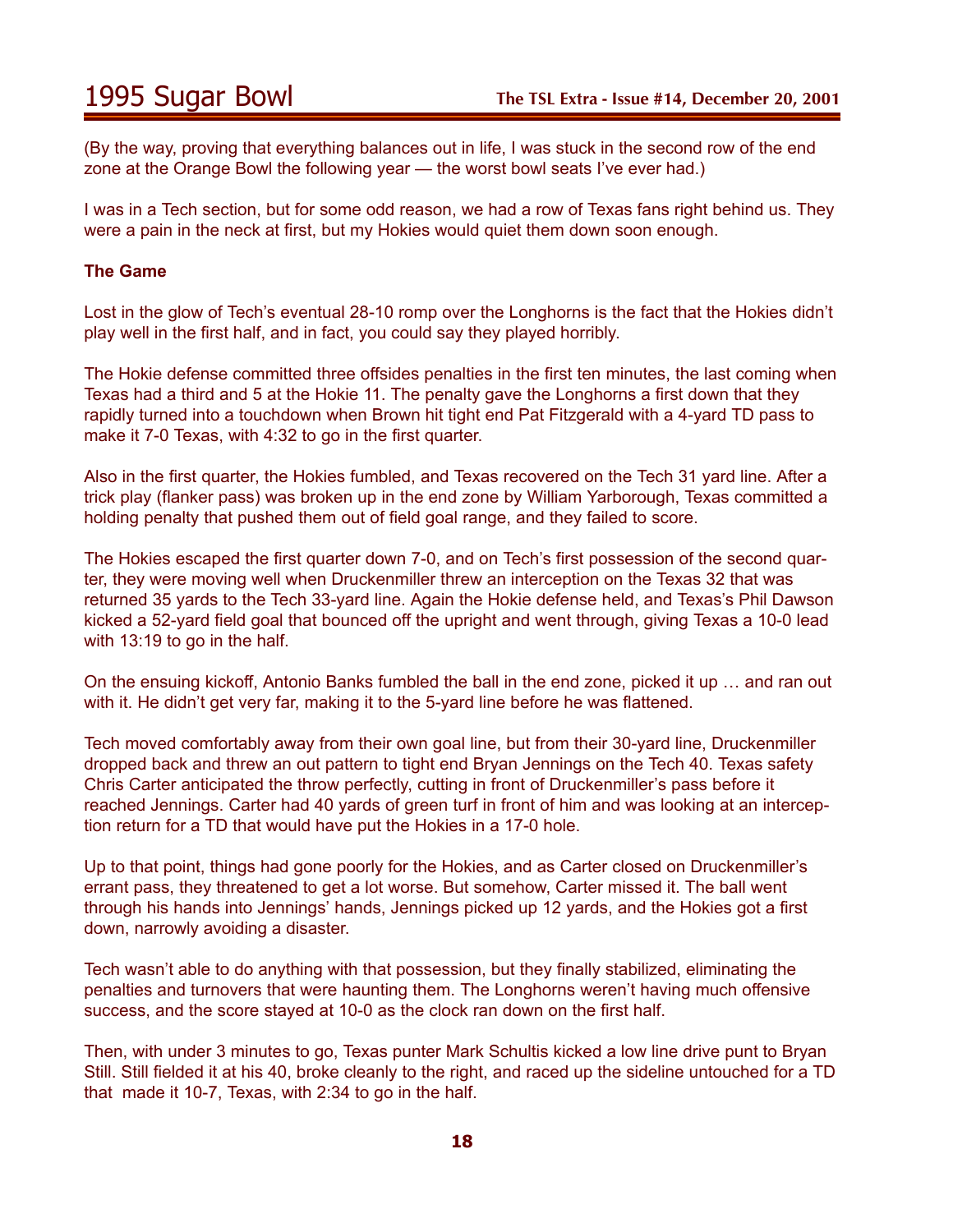The Hokie faithful went nuts. The first half ended with Texas up by just 3 points, and I remember having the distinct feeling that Tech was in good shape. They had taken the Longhorns' best shot and were down by just a field goal. Sure, under coach John Mackovic, the Longhorns were 21-0-1 when leading at half time, but you could smell a Hokie comeback in the air.

All Tech had to do was eliminate the mistakes and start winning the field position battle. The average starting point on Tech's first seven possessions was their own 20 yard line, and they ran just 7 plays in Texas territory in the first half: Druckenmiller's interception, a sack, and five incompletions.

But by the same token, the Hokies were holding the high powered BMW attack of the Longhorns in check. During the first half, Texas was 0-7 on third-down attempts and accumulated just 126 first yards, 72 of which came on their touchdown scoring drive.

You could sense that all Tech had to do was get some momentum, and they would win the game.

You want momentum? You got it. The second half was all about momentum. The Hokies finally got theirs going when fullback Marcus Parker scored on a two-yard run with 2:32 to go in the third quarter, making it 14-10, Hokies. Parker's run capped a 6-play, 67-yard drive that included two 27 yard passes, one to Jennings and the other to Still.

The Hokie defense was stifling the Longhorn offense by now, forcing James Brown to run for his life, and battering him nearly every time he dropped back to pass. Into the fourth quarter the game went, and when Druckenmiller hit Still with a 54-yard touchdown pass early in the fourth quarter to make it 21-10, it was lights-out for Texas.

For the last 12 minutes of the game, the Hokie defense hammered Brown and the Texas offense repeatedly, and with about five minutes to go, Brown fumbled into the waiting arms of Tech defensive tackle Jim Baron, who returned it 20 yards for Tech's final score. Baron did an end zone dance that earned an unsportsmanlike conduct penalty, a shower of cups and ice from irritated Texas fans, and a verbal tirade from Frank Beamer.

But it didn't matter. It was 28-10, Hokies, and five minutes later, they were the 1995 Sugar Bowl champions.

The Hokies sacked James Brown five times in the game and limited him to 148 passing yards. He went 14-of-37 with three interceptions and a lone TD, and Texas had just 78 yards rushing and 226 total yards. Druckenmiller had 266 yards passing, Tech ran up 362 total yards, and Jennings and Still had 6 catches each, for 77 yards and 119 yards respectively.

To their credit, the Texas players were very gracious and respectful in defeat. And Bryan Still, as you can imagine, was named the MVP of the game. After all, they couldn't give it to the entire Tech defense.

#### **The Post Game**

I watched the post-game celebration for a while. Tech defensive back Larry Green carried a huge VT flag around the field, and offensive lineman Jay Hagood and several other players jumped into the stands, where they were mobbed by enthusiastic Hokie fans.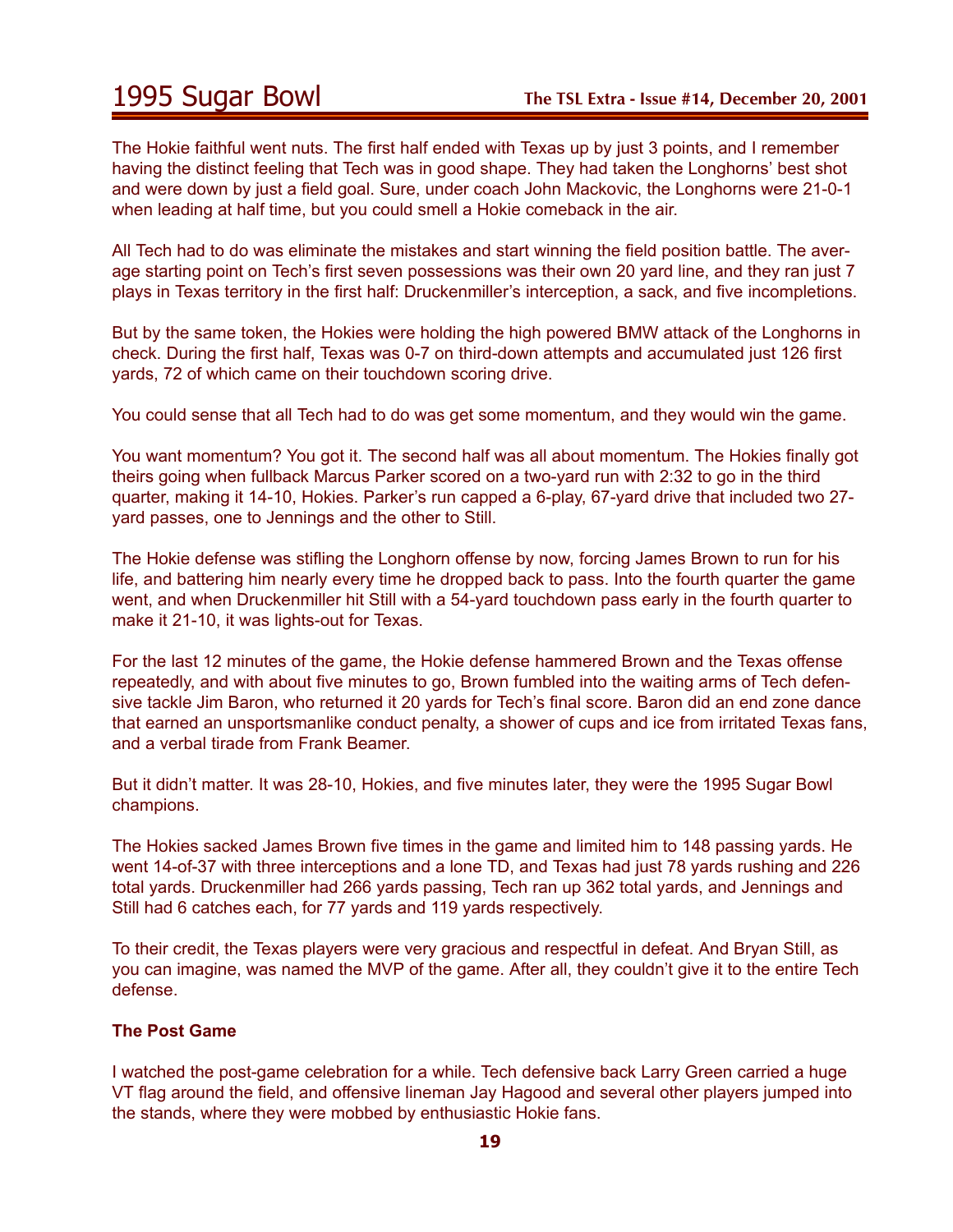I remember not wanting to leave the Superdome, and when I finally did, I made my way up to the tunnel, pausing at the top just before I left the stands.

And I had a bittersweet thought: it couldn't get any better than this. There were very few mountains left for the Hokies to climb. They had gone 10-2 and won the Sugar Bowl, and the only thing that could top the feeling I had at that moment would be a national championship. In the midst of the hysteria and celebration, it sobered me to think that there was now a long way to fall for the Hokies, but very little room to continue moving up.

I wanted the moment to last forever, but it couldn't. I had to go.

We did the Bourbon Street thing that night. I stood at one end of the street and watched for a couple of hours as thousands upon thousands of Hokie fans streamed into the French Quarter. Eventually, the players made their way down, and I met George Del Ricco and Ken Oxendine, among others.

But the perfect capper to the game came the next morning, as we sat around our hotel room and watched College GameDay on ESPN. When it came time to talk about the Sugar Bowl, Lee Corso did the unthinkable: he stared into the camera and apologized to the Virginia Tech Hokies and their fans. "You deserved it," he said, "and I take back everything I said about you."

The room was silent. "Well," I said, "time to pack up and go home. Our work here is done."

#### **Life Changes**

These days, I don't enjoy Hokie football as much as I did back then. That 1995 Sugar Bowl was the last game I watched that I didn't have to write a recap afterwards. I haven't looked at the Virginia Tech Hokies the same since then, because the web site entered my life just a few months after that, and I've had a duty to write up the facts of the game and comment on it from that day forward.

I enjoy it, but it's different. It's more like work. I can't just watch the game and then relax later, like I used to be able to do. Most days, I don't know if that's good or bad, but I know that it's what I do, so I have to do it.

Or perhaps I'm just getting older and calmer. But I remember coming out of the tunnel to find my seats before the game that night, and as I located those beautiful, perfect seats on the front row of the upper deck, I heard the Marching Virginians kick into *The Twilight Zone*, my favorite piece of music that the MV's do.

I broke into an impromptu dance of joy, gyrating wildly to the music. The early-arriving fans who could see me all pointed and got a good laugh out of the young guy dancing like a maniac. It was the Sugar Bowl, I had great seats, and the MV's were playing my favorite song. Life was good.

I would never do that these days. That little piece of me is gone, for whatever reason, be it age, maturity, or the business of sports journalism that I'm involved in now. Besides, these days, if I pulled a stunt like that, a few dozen people would point at me and say, "Hey, isn't that that guy Will from TSL? What the hell is he doing? He looks like an idiot."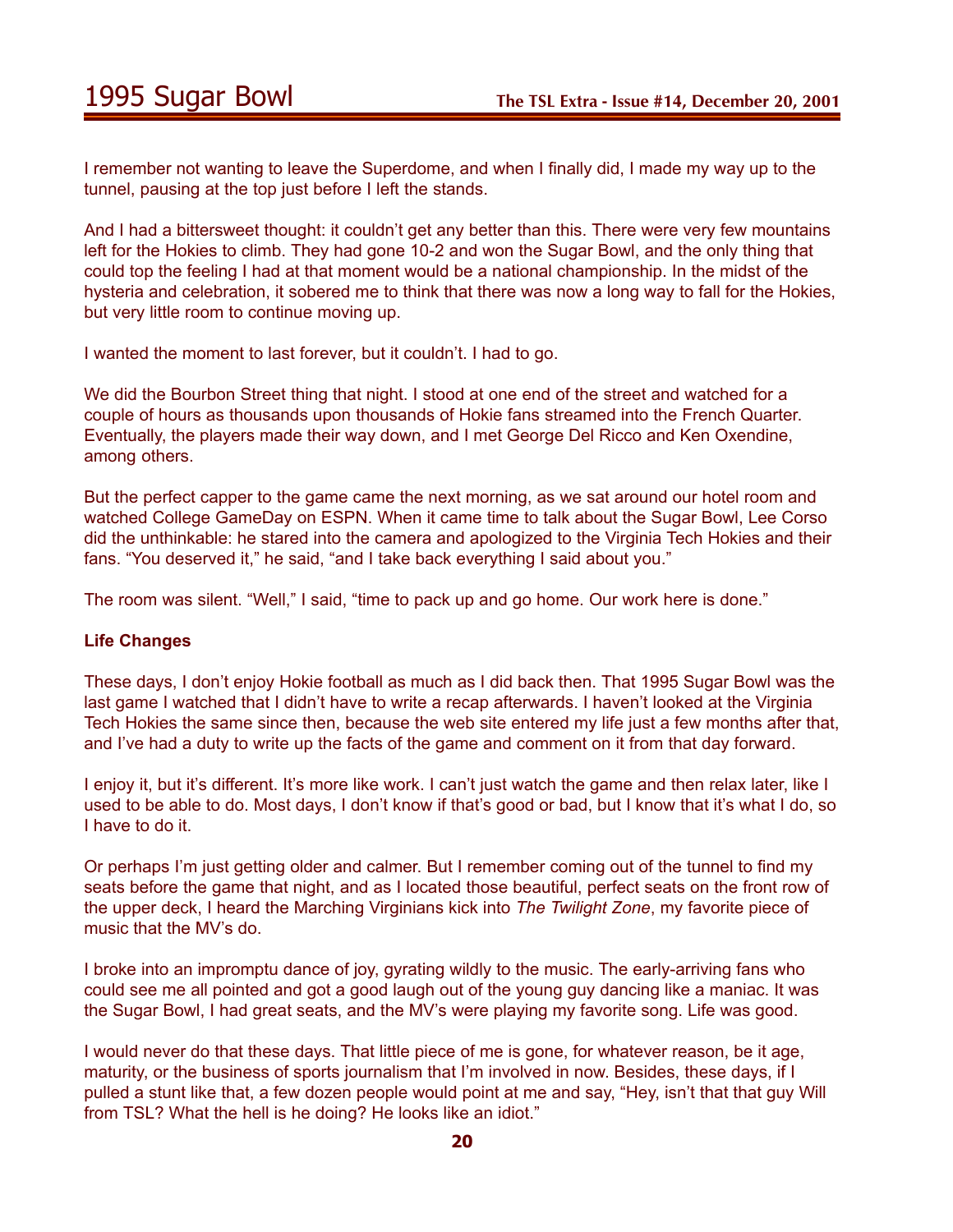# **The 1998 Music City Bowl: Bud Foster**

Tech's rousing victory over Alabama put the Hokies and their defensive coordinator on the fast track to success.

by Will Stewart, TechSideline.com

**The 1998 Music City Bowl** Virginia Tech 38, Alabama 7

On December 29, 1998, the Hokie football team entered the frigid, wet cold of Vanderbilt Stadium in Nashville with nothing less than the future of the program on the line. The heady days of the mid-1990's, with two ten-win seasons and a pair of Alliance Bowl bids, were starting to fade in the distance.

Of greater concern to the Hokies was a lackluster 1997 season (7-5) that had ended with a 42-3 pasting at the hands of North

Carolina in the Gator Bowl, followed by a decent 1998 season (8-3) that was marred by opportunities missed.

The Hokies had led in all three of their losses but had seen them slip away, including a humiliating home defeat at the hands of the Temple Owls. After starting out 5-0 with impressive road wins at Clemson (37-0), Miami (27-20 in OT), and Boston College (17-0), the Hokies held a 17-0 lead against the Owls late in the first half. Temple strung together three straight TD's and hung on for a 28-24 win that knocked the high-flying Hokies back to earth.

They would drop two more big leads, squandering a 21-3 advantage at Syracuse (the Orange won 28-26) and losing a 29-7 half time advantage over Virginia in the last game of the season (the Cavaliers won 36-32).

The 8-3 finish was haunted by thoughts of what might have been. Tech had suffered through key injuries to quarterbacks Al Clark and Dave Meyer, forcing them to move safety Nick Sorensen back to his original quarterback position for starts against Boston College, Temple, and UAB.

Even when Clark was at the helm, the offense had been anemic at times, particularly against Syracuse in the Carrier Dome, and the Hokies and their fans were left wondering what the team could have done had they had a more potent offensive attack.

The defense, on the other hand, was stellar. The Hokie defense featured a fearsome pass rush, led by Big East Defensive Player of the Year Corey Moore, who had 13.5 sacks. The team as a whole registered 48 sacks, more than four per game. They coupled that fierce pass rush with an amazing 23 interceptions.

The special teams did their part, turning in a team-record 12 blocked kicks. Between the two of them, the defense and special teams scored a remarkable 9 touchdowns, adding significantly to the Hokies' points per game average of 31.2.

The Hokies were very much perceived, rightfully so, as a defensive and special teams unit with a mediocre offense.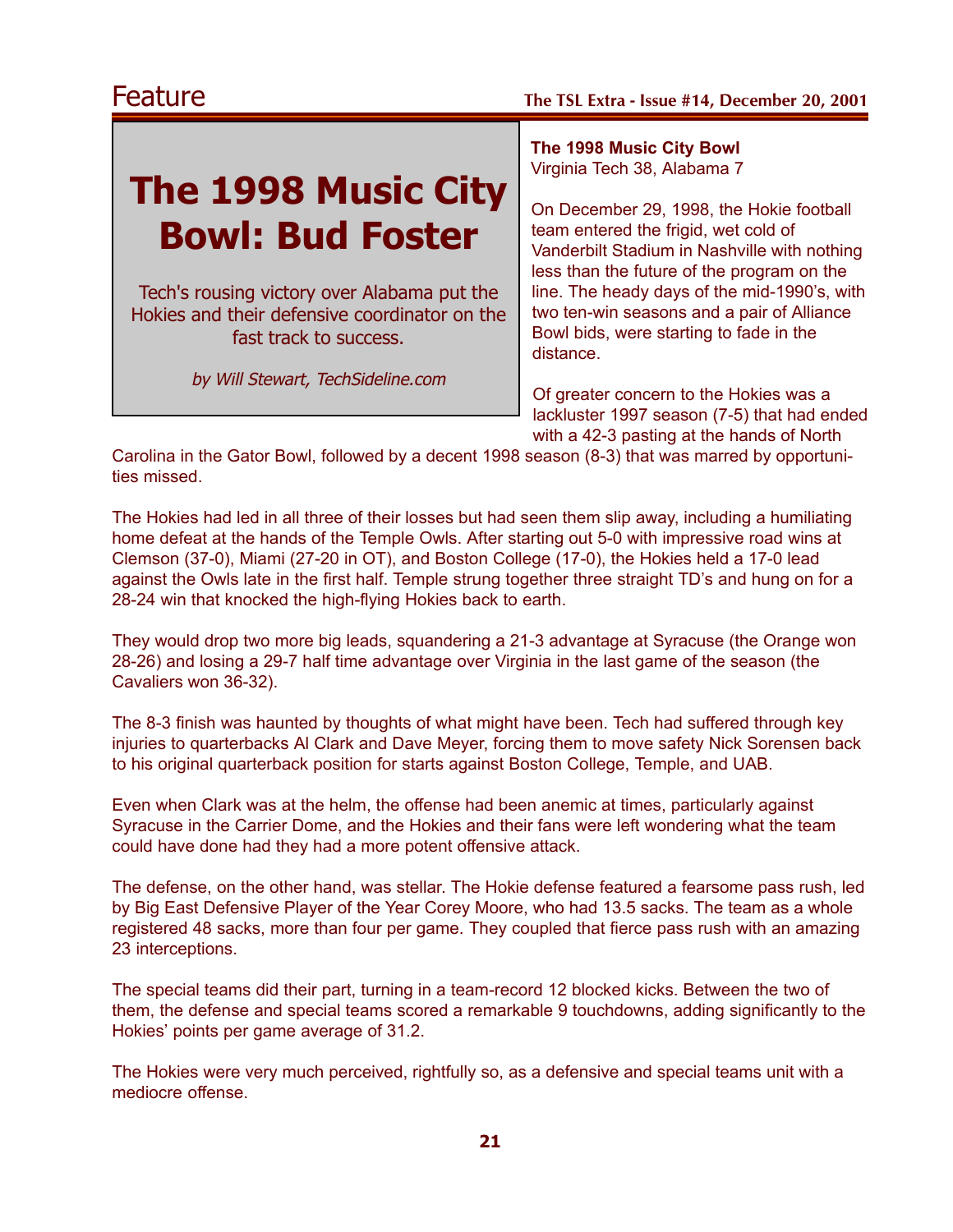## 1998 Music City Bowl **The TSL Extra - Issue #14, December 20, 2001**

Bud Foster was in his fourth year as the Hokies' defensive coordinator and his 12th year at Virginia Tech overall. He had seen good defenses at Tech before, and he knew the Hokies were sitting on top of a special unit, not just for 1998, but beyond.

"Defensively we were pretty good that year," Foster recalls. "Corey Moore came into his own, Jamel Smith and Michael Hawkes started for the first time, and we had a lot of guys there that were really good players for us. If I'm not mistaken, we were top 10 in just about every category that year, too. Loren Johnson, Keion Carpenter, those guys had great years as seniors.

"We really did some good things on D that year. We lost three games that season, and the three games we lost were all heartbreak losses. It just showed how close we actually were to being an elite football program."

In retrospect, that's a true statement (Michael Vick would light that candle the next season) but going into the Music City Bowl, Hokie fans weren't sure. The team had lost eight games in two seasons, hardly the hallmark of an elite program, and if they didn't pull off a win against Alabama in the Music City Bowl, it would be their third bowl loss in a row — not a good thing.

#### **The Lowdown on the Tide**

Foster respected the challenge that Alabama presented. Like the Hokies, they were a young team, and they were improving. "Going into that game, I remember, Alabama had a good football team that year, too. I felt good about our plan going in. Also, we were getting ready to play one of the most storied programs in college football and it looked like they were back right again. I just know they were kind of getting some things turned around."

Alabama featured running back Shaun Alexander, who not only had 1,276 yards rushing but had caught 26 passes for 385 yards. He had scored 17 TD's and was the total package, an NFL prospect all the way. Junior offensive tackle Chris Samuels (6-6, 285) was a formidable force, as well.

But what really made the Tide roll was its redshirt freshman quarterback, Andrew Zow. Zow reminded the Hokies of James Brown, the Texas QB they had squared off against in the 1995 Sugar Bowl. Zow had been handed the starting job midway through the season and had made some mistakes along the way, but he had thrown for nearly 2,000 yards and had 11 TD's against only 7 interceptions. He was a threat to run as well as pass.

Add in the fact that the Hokies were 0-10 all-time against Alabama, including a 77-6 pasting in 1973, and the Hokies were up against a titan. At a time when they needed a win, Tech was facing a tall order.

#### **The Game**

By now, you know what happened. The Hokies dominated Alabama with their characteristically strong defense and special teams, and their opportunistic offense.

The mismatch along the line of scrimmage was evident from the beginning. The Hokies scored easily on their first possession. Shyrone Stith returned the opening kickoff to the Tech 43, and after the Hokies picked up a first down, Al Clark evaded an eight-man rush and scooted up the right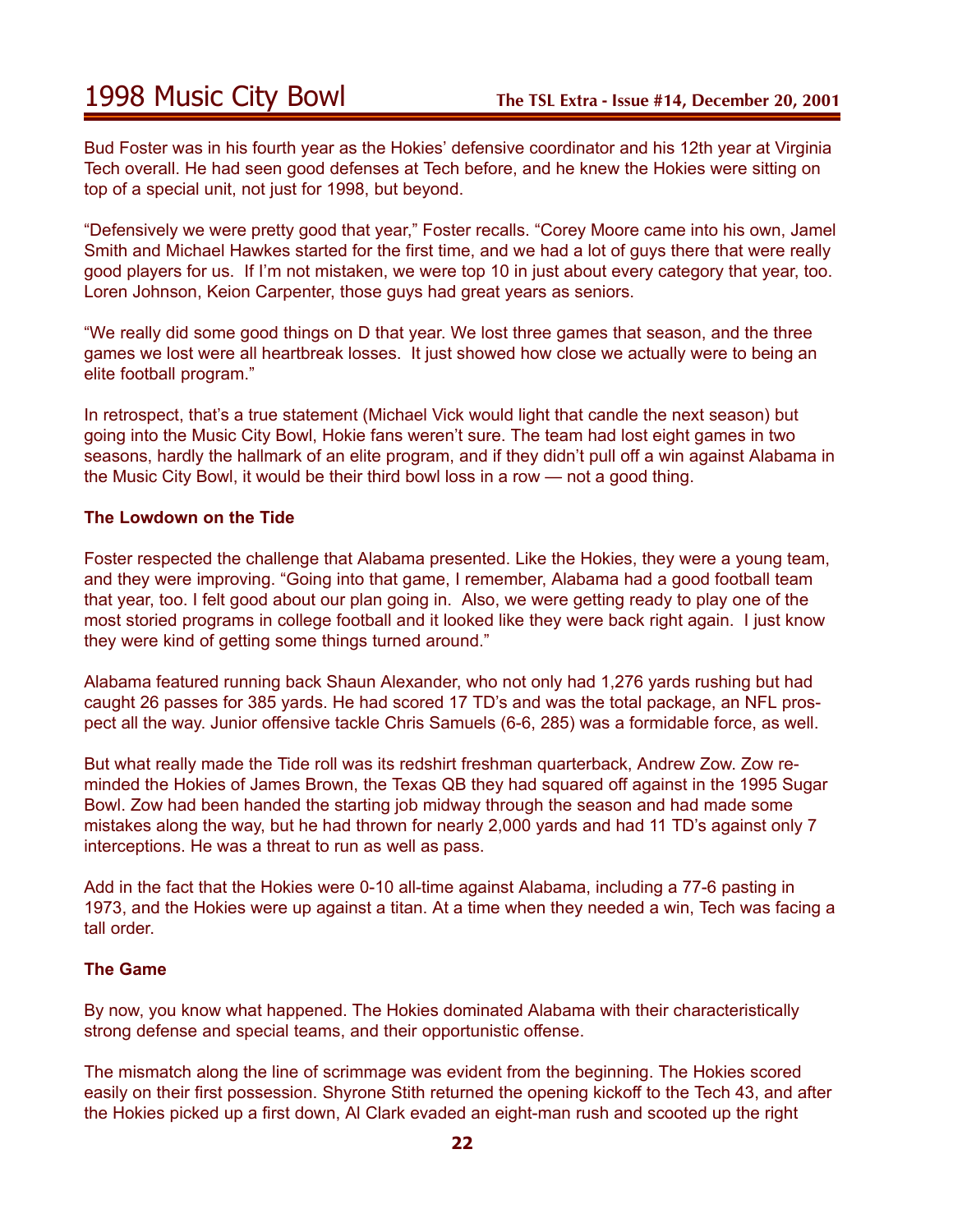## 1998 Music City Bowl **The TSL Extra - Issue #14, December 20, 2001**

sideline for a 43-yard TD. Less than three minutes into the game, the Hokies were up 7-0.

The Tech defensive line brought the heat on Zow immediately. Corey Moore sacked Zow on his first pass attempt, and when the Tide lined up to punt, Keion Carpenter, playing in his final game, blocked it. The Hokies had possession deep in 'Bama territory, but Clark squandered it with an end zone interception.

On Alabama's second possession, the Hokie defense fooled him again when defensive end Ryan Smith dropped back into coverage on a zone blitz. Duped by the scheme, Zow threw it right to him, and Smith returned it to the Alabama 36 yard line.

"Any time you can get to that quarterback early and make him think about some things, it's always a plus," Foster noted about Tech's quick defensive start. "We didn't do it out of blitz pressure as much as we did our front four. If you can get that kind of pressure there and then throw in a couple of extra guys, it gives that QB even more to think about."

Tech squandered this opportunity as well, when a personal foul on Smith's return pushed the ball back to the 49 yard line of Virginia Tech. The Hokies moved the ball to the Alabama 25, but then Shayne Graham missed a 42-yard field goal in the wet, cold conditions.

Alabama responded with their one bright spot of the game, an awesome 18-play, 75-yard TD drive that took nearly *ten minutes* off the clock and made the score 7-7 with 9:56 to go, first half. Zow completed eight straight passes on the drive, and the Tide converted three third downs and a fourth down.

But even though the Tide had been successful on the drive, they seemed to spend all their energy and luck making it down the field. Zow ran for his life repeatedly, and the Tide got a break from a Tech penalty and a bad call from the referee on a trapped Alabama reception that kept the drive alive. Sure, Alabama went 75 plays in 18-yards, but the entire drive was a near-miracle that wasn't likely to repeat itself.

It didn't. Tech controlled the remainder of the first half but could only add a field goal, and they took a 10-7 lead into half time.

The Hokies were dominating the game, but they only had a three-point lead to show for it. Nothing was a done deal, because their defense had failed them in all three losses during the regular season (with a nod and some credit to the opponents), and it could possibly repeat itself.

No dice. Corey Moore would have none of it.

Moore and his mates continued to hassle Zow constantly in the second half, and the freshman finally made a huge mistake, throwing an interception to Tech's Phillip Summers deep in Alabama territory. Summers returned it to the 2 yard line, and a couple of plays later, Lamont Pegues scored to make it 17-7, Hokies.

Then Moore blocked a punt, Tech's second of the game, and the Hokies took over at Alabama's 29. One pass interference penalty and one 4-yard Shyrone Stith run later, the Hokies had pushed their lead out to 24-7, with 5:08 to go in the third quarter.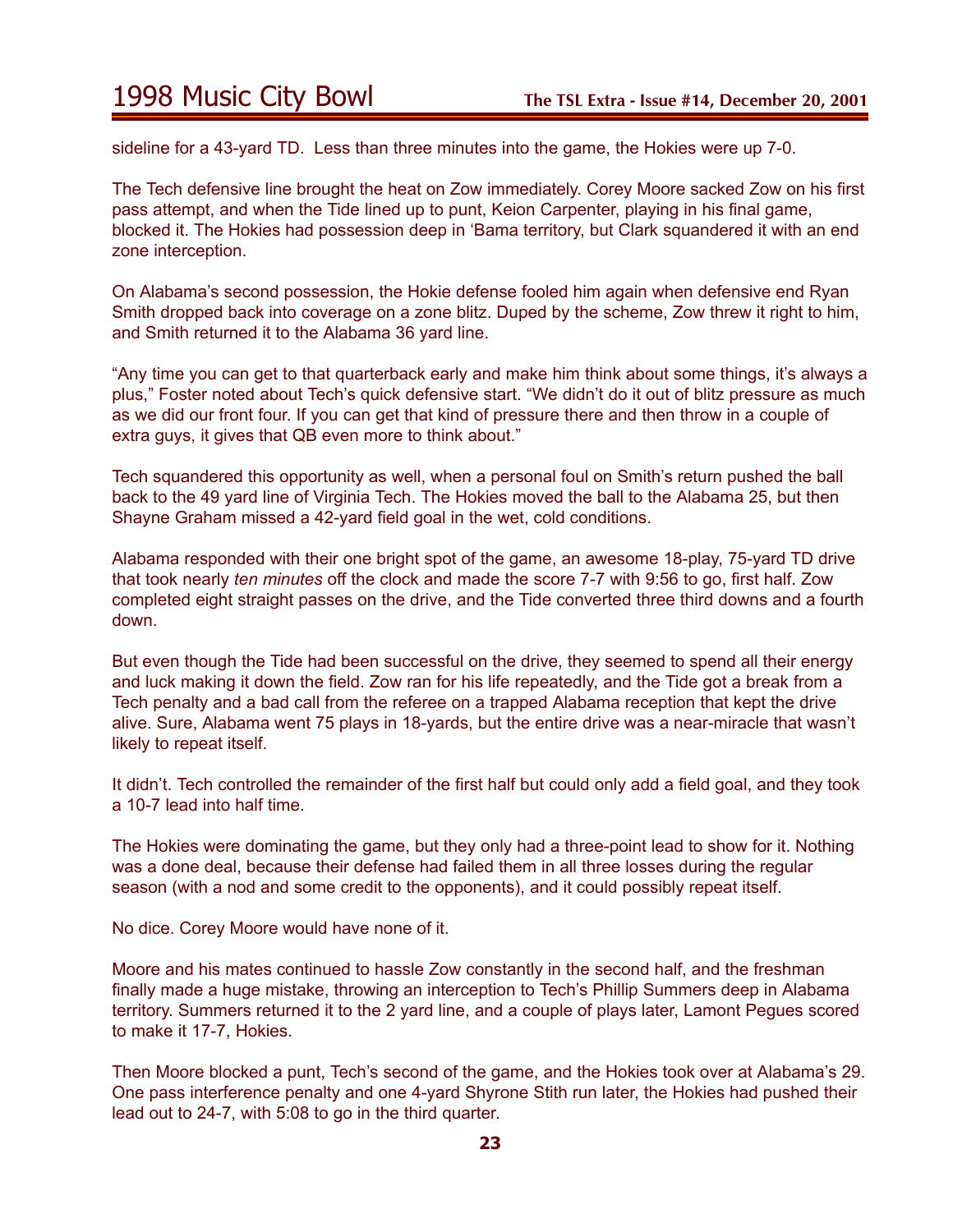From that point on, with the Hokie defense hounding Zow, it was just a matter of running out the clock. Alabama continued to press, and they contributed to the Hokies' cause by bobbling a punt on their own 20 that Tech recovered and drove in for a touchdown.

The final stroke came with 7:33 to go in the game when Zow launched a pass under heavy pressure that Tech's Anthony Midget picked off and ran 27 yards untouched for the TD.

Four second half touchdowns by the Hokies, with all four coming after Alabama turnovers or Hokie special teams plays. In the end, Tech won going away, 38-7. The Hokies only outgained Alabama 278-274, but they had just one turnover — a harmless one — to Alabama's four.

(Incidentally, in one example of how sometimes the time of possession stat means nothing, Alabama held the ball 36:17 to Tech's paltry 23:43.)

"They had the Alexander kid, who was a great player," Foster acknowledged, and Alexander did indeed get 142 of Alabama's 274 yards. "They had some speed receivers. They spread us out. We were able to get pressure on them, though, and we stopped the run. We did a couple little things, a couple little wrinkles we threw in, and forced them to throw a pick early. We took them out of some formations they wanted to use, and we didn't give up any big plays.

"That particular bowl game, we had the ice storm (earlier in the week)," Foster recalls, "and they were traveling us all over to find us a practice site. Our kids didn't bat an eye. I remember Alabama, they were complaining about this and that, but our kids were very resilient, and we went out and played that way."

### **The Aftermath**

The rousing victory over a traditional power put the 24th-ranked Hokies back on the college football map. Tech had been there once before with Sugar Bowl (1995) and Orange Bowl (1996) trips, but they had slipped off with their mediocre 1997 season and embarrassing 1998 Temple loss.

The national media sat up and took notice of the whipping the Hokies laid on the Tide, and the win set the stage for Tech to be highly ranked (preseason #13) to open the 1999 season. You can argue that had the Hokies lost to Alabama in this bowl, they would not have been ranked as highly to start the 1999 season, and even with the 11-0 regular season, might not have climbed to #2 in the BCS rankings in 1999.

So in a big way, the Music City Bowl set the stage for Tech's national championship game appearance the following season.

Foster, and everyone else associated with the Tech program, knows that. "That win opened a lot of eyes for our football players as far as yeah, we can compete with the big national programs. It carried over to the 1999 season. It was just a great win for our program to beat the type of team and tradition and history that Alabama has."

While the win brought national attention to the Tech team, it brought attention to Bud Foster, as well. Around that time, Bob Stoops left his position as defensive coordinator at Florida to be head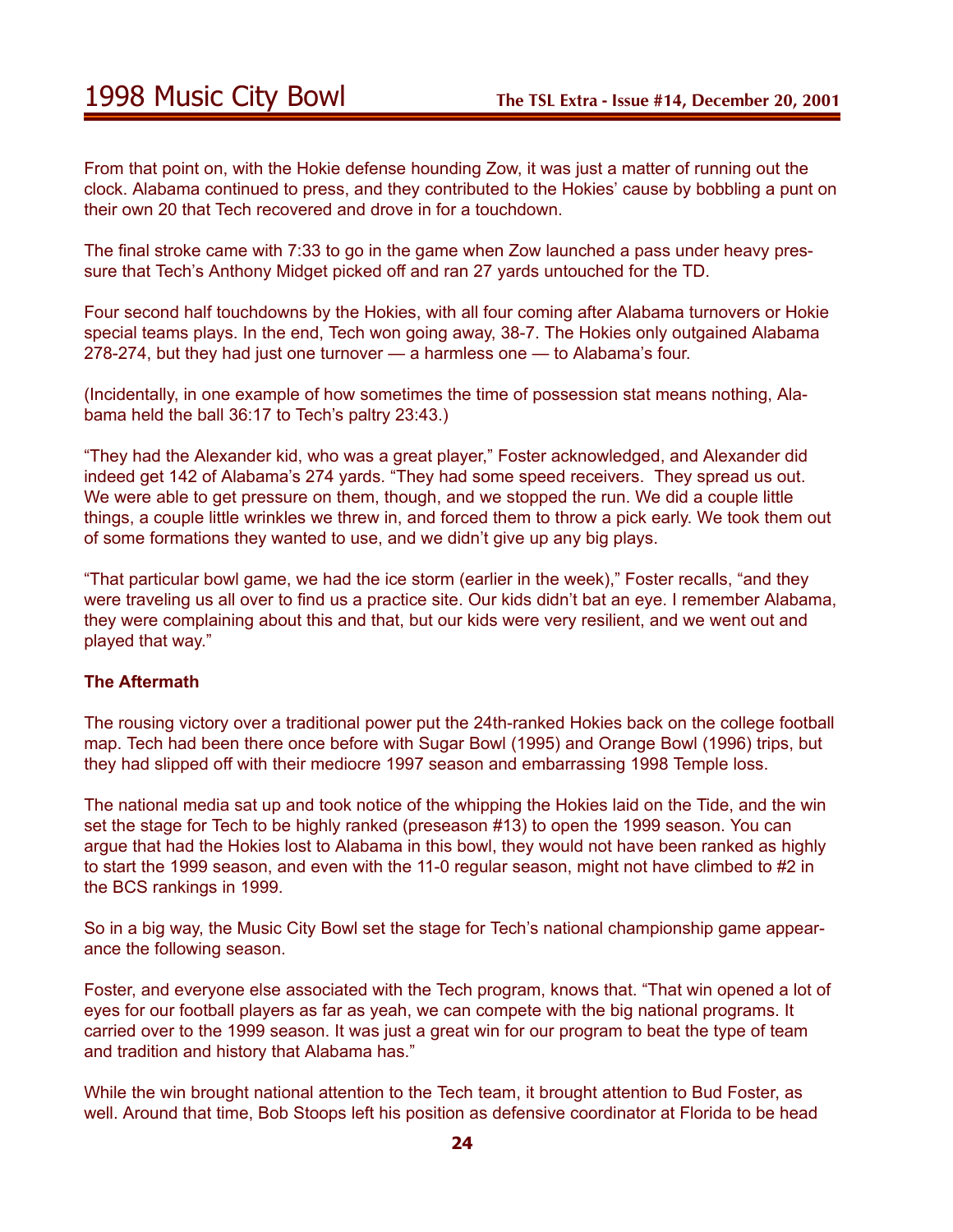## 1998 Music City Bowl **The TSL Extra - Issue #14, December 20, 2001**

coach of the Oklahoma Sooners, and Florida's Steve Spurrier asked to interview Foster for the position of Gators defensive coordinator.

Was this the game that cemented the national reputation that Bud Foster now has? "Maybe," Foster says. "After that game is when Steve Spurrier called me. A lot of people recognized that maybe we'd played pretty good D over the years. I think game helped my career a little bit."

It is a matter of Tech football myth and legend whether or not Spurrier ever offered the job to Foster, and whether or not Foster declined it, but one thing is true: Foster did not leave for Florida, and he is still at Virginia Tech, where he is becoming widely regarded as the most likely successor to Frank Beamer, should Beamer step down any time soon.

That is a matter for the future, but when looking at Tech's football past, one thing is clear: the Music City Bowl ranks not just as one of the most enjoyable Tech bowl wins of all time, but as one of its most important.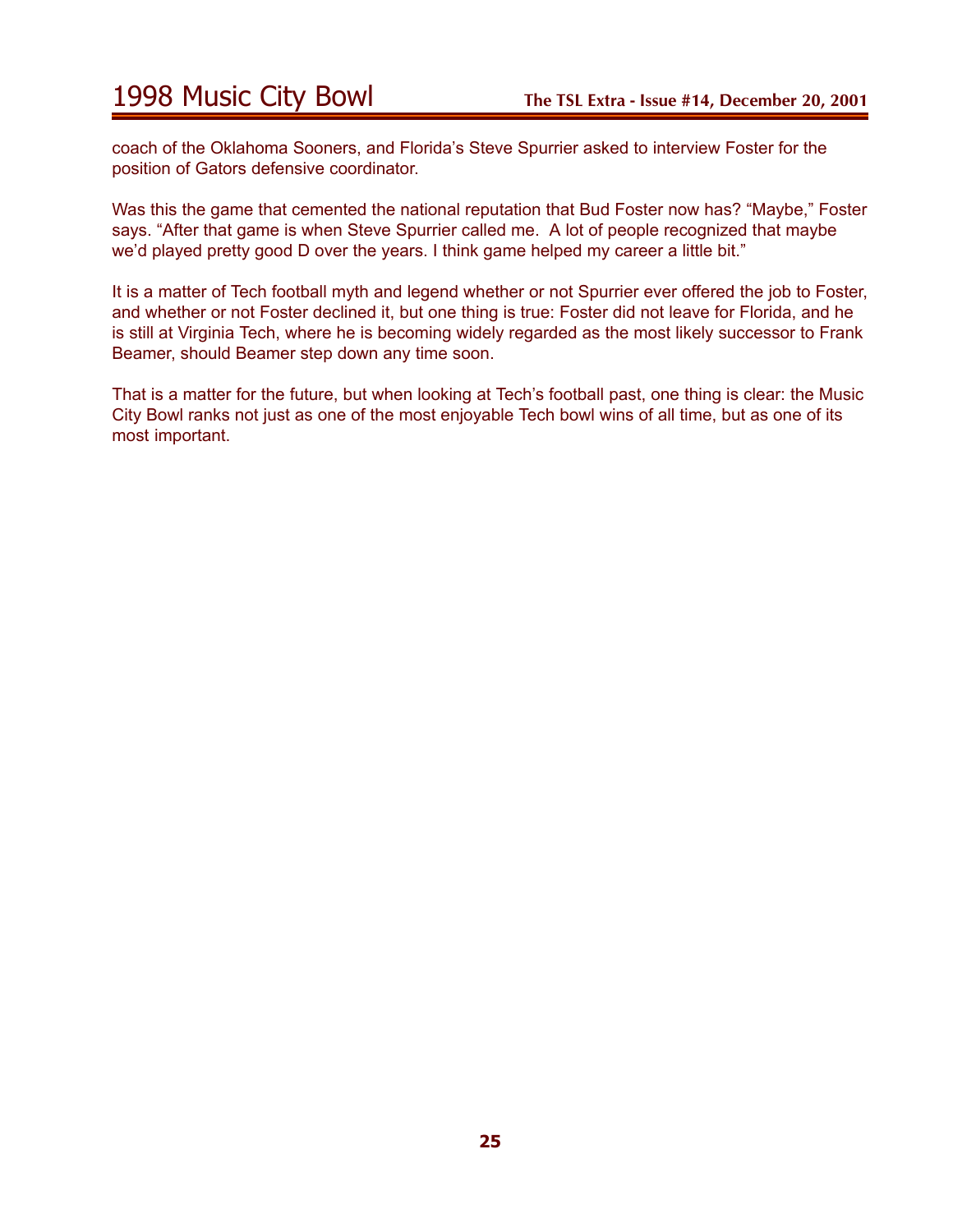# **The 2000 Gator Bowl: Ronyell Whitaker**

The attention was on Michael Vick, but Ronyell Whitaker not-so-quietly played a major role.

by Art Stevens

could grab some grub and play some video games. Media was invited to attend, so interviews were mixed in with the fun.

**The 2000 Gator Bowl** Virginia Tech 41, Clemson 20

Virginia Tech's Hokies hadn't been in Jacksonville, Fla., too long. They'd arrived just that afternoon in fact, six days away from their meeting with Clemson in the 2001 Gator Bowl.

Already, a function beckoned.

On arrival night, participating teams are taken to Dave and Buster's. That's an eatery with a huge game room attached. Players

It was at this event that Virginia Tech's Ronyell Whitaker got his first live look at Clemson's Rod Gardner.

Whitaker already knew plenty about Gardner. A cornerback, Whitaker makes it a point to learn everything he can about his "man" for the week. Gardner was a wide receiver who would end up as Clemson's all-time leader in receptions. He was big at 6-4, 230 pounds. He was being projected as a first-round draft pick (and that's exactly where he ended up, going to the Washington Redskins with the 15<sup>th</sup> overall selection).

He was playing in his hometown and was excited about that. Like Whitaker, Gardner is a guy who loves to talk. It promised to be quite a matchup.

"That was the first time I'd seen him and I was like, 'Gosh, he is a first-round draft pick.' I saw how big he was," the 5-9 Whitaker recalled. "I'd been watching him on film a lot, wondering is he that good?

"Well, he is that good. He's a great receiver. He has the size, the speed, he's physical, he's strong. I knew it wasn't going to be any cakewalk checking him."

Whitaker had one advantage. Going against a top-flight receiver was nothing new. During the 2000 season, he earned second-team All-Big East Conference honors. That's a league wellstocked with receivers. Miami had two who went in the first round in Santana Moss and Reggie Wayne. Pittsburgh had Antonio Bryant and Latef Grim. Whitaker had seen big-time up close.

He saw the assignment of covering Gardner as an honor and a challenge.

"The package Coach (Bud) Foster had in for that game was brilliant and I'm glad they gave me the opportunity, that they believed in me and felt I could cover him one on one," Whitaker said.

Tech beat Clemson in convincing fashion, 41-20, for the final victory in its second consecutive 11-1 season.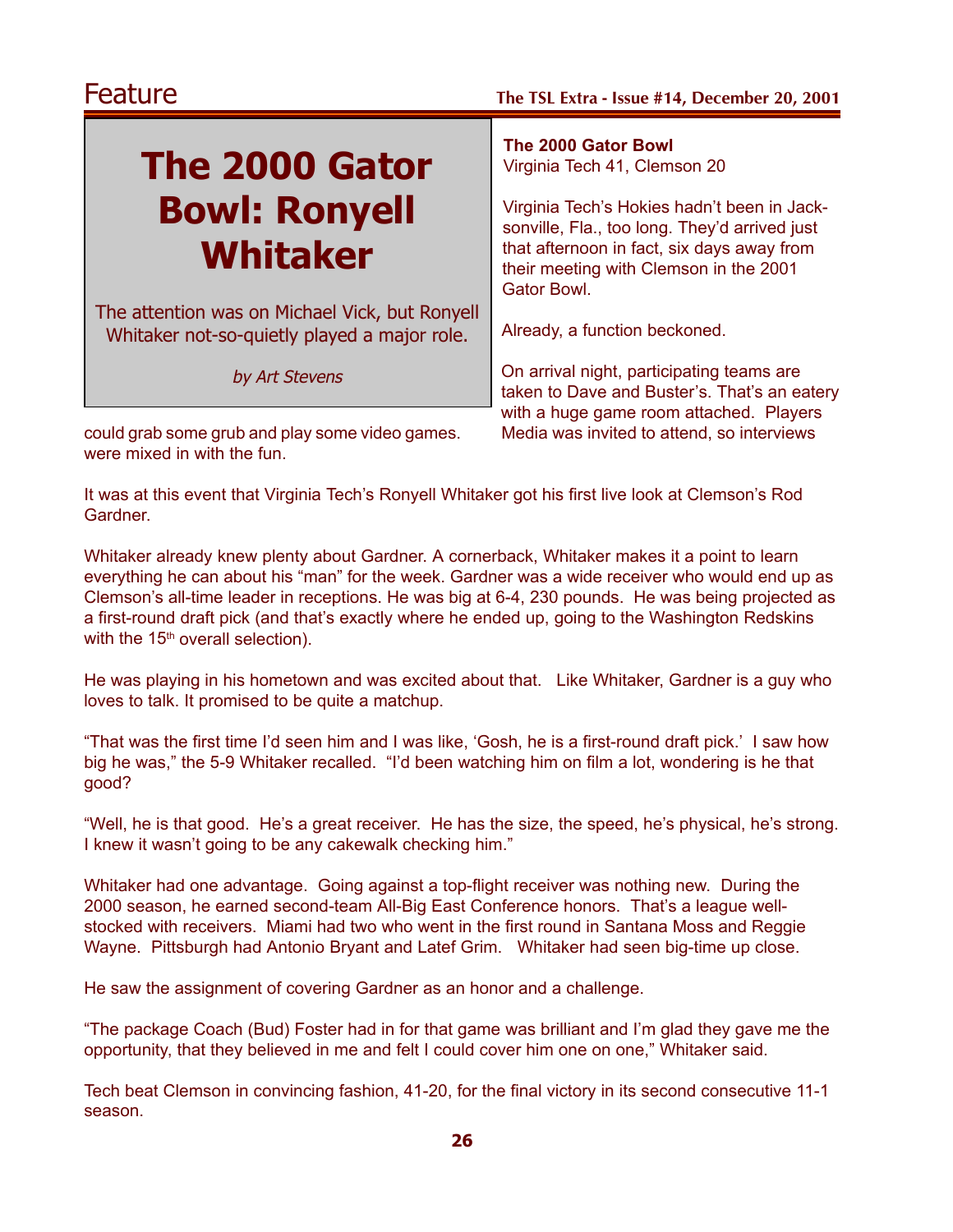Stars were everywhere. Quarterback Michael Vick, playing what turned out to be his final game in a Hokies uniform, was voted Most Valuable Player. He threw for 205 yards and a touchdown. He ran for another score.

Lee Suggs, the man with 28 regular-season touchdowns, added three more (though they don't count on his Tech record because the school doesn't count bowl-game stats).

Andre Davis didn't have a huge day at wide receiver, with only two catches for 70 yards. But one of the receptions was a 55-yarder, a sign that Davis was feeling much better after the various leg injuries that bothered him late in the season (he had surgery the week after the Gator Bowl).

On defense, there was a school of thought that tackle David Pugh should have been the game's MVP. He led a vicious pass rush that kept Clemson quarterbacks Woodrow Dantzler and Willie Simmons scrambling for their safety. The two were sacked six times. Jim Davis, only a freshman, had sacks of Simmons on successive plays.

"That was probably the best pressure we were able to get on a quarterback just with our front four," Foster, the defensive coordinator, said. "We didn't blitz as much as we have in other games, especially early. Our front four controlled the line of scrimmage. We just played fast. Pugh was outstanding, I thought a key force that day."

#### Whitaker?

Well, statistically it appears Gardner had a decent game. He finished with seven catches for 94 yards, not a bad outing. He caught a 23-yard touchdown pass from Simmons. Clemson does count bowl stats in its records and Gardner became No. 1 with his Gator Bowl showing.

That said, Whitaker had one of the better games of his career. Clemson tried to find Gardner deep early and couldn't get a completion. Much of his success came after the Hokies had assumed control.

Whitaker had one of Tech's two interceptions. He returned it 27 yards to tie a school record for the longest interception return in a bowl game.

"Ronyell played a great game," Foster said. "He was in the guy's face all day. He was very, very solid. I think just taking (Gardner) out of the offense was as big a contribution as we could get. They tried to take some deep shots at him early that were incomplete, that Ronyell contested, knocked away. He had some little quick gains, stop routes, that type of thing.

"Basically it just took a big part of their offense, a big weapon, right out of the game."

Gardner, like Whitaker, is all-world when it comes to talking. He wasn't shy in Jacksonville.

"At the beginning of the game, he had a lot to say," Whitaker recalled. "He was saying things like I wasn't on his level, what made me think I could check him, things like that."

Whitaker didn't respond with silence. He talked, too.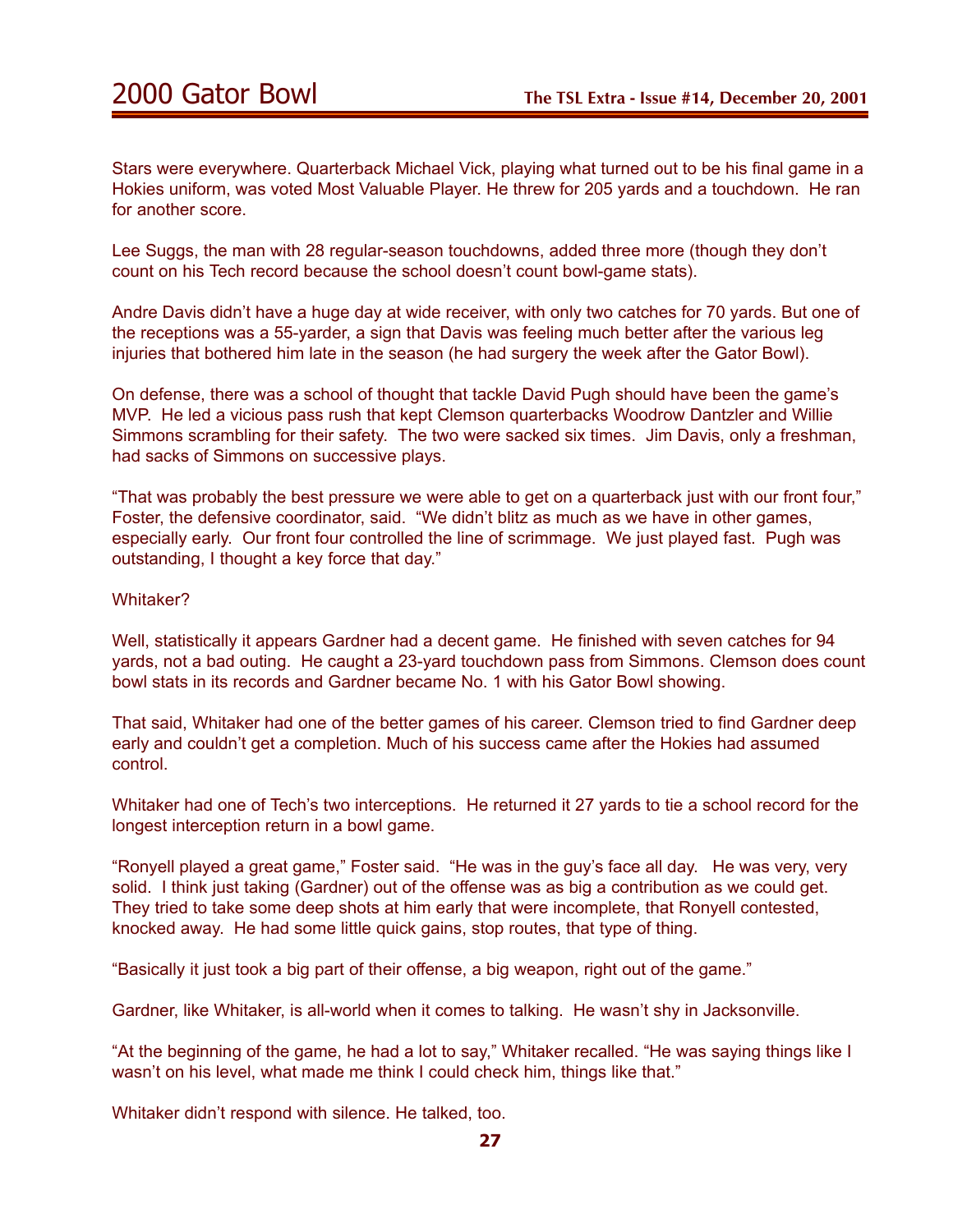"Of course," he said with a laugh. "I was just telling him we were about to see right now, about to prove in front of the whole world right now. Let's do it.

"And a few other things."

He even got into the act with Clemson coach Tommy Bowden. At one point, Whitaker and Foster said, Bowden implored Gardner by yelling, "Rod, baby, Rod, baby, the guy is only 5-9. Work your magic."

Whitaker's response? "I told him he would have been better off bringing Tulane (Bowden's former team)," Whitaker said.

All in fun, he hastened to add. He respects the Bowden family, he said, and is looking forward to going against Tommy's father Bobby and Florida State in the upcoming Gator Bowl. He also respects Gardner, who Whitaker said stayed pretty quiet as the game progressed.

The two didn't get a chance to speak after the game.

"It was hard checking him," Whitaker said. "He is good."

Whitaker heaped praise on the Hokies' pass rush that day, pointing out that it made it much easier to cover.

"They were stellar, the way they played that game was unreal," Whitaker said. "They bottled (Dantzler) up, he couldn't get going. That set the stage for the secondary. We really didn't have to heat him up a whole lot because those guys were playing so well."

He'll take the same mindset into this year's bowl as he did last year. "You want to go out and provide as much energy, as big a spark as possible," Whitaker said. "That not only helps me, it helps the younger guys on the team see how to step up in games like this."

It's been said by many that a bowl game is as much the first game of the following season as it is the final game of the previous season. Many college football fans make it a point to catch as many bowls as they can on television, often the only time they'll see a particular team. Reputations are made that carry over to the next year.

Whitaker is a believer in that theory. In 2001, he earned first team All-Big East honors and thirdteam All-America honors. Oh, he earned them with his play in 2001. If he'd stunk, his performance against Gardner wouldn't have meant a thing. But it was his performance against Gardner that helped label Whitaker as one to watch and watchers – the voters for the various honors teams – obviously liked what they saw.

"That game gave me a confidence boost," said Whitaker, who already had plenty of that. "It built my confidence to a whole 'nother level. After that, I thought I could guard anybody."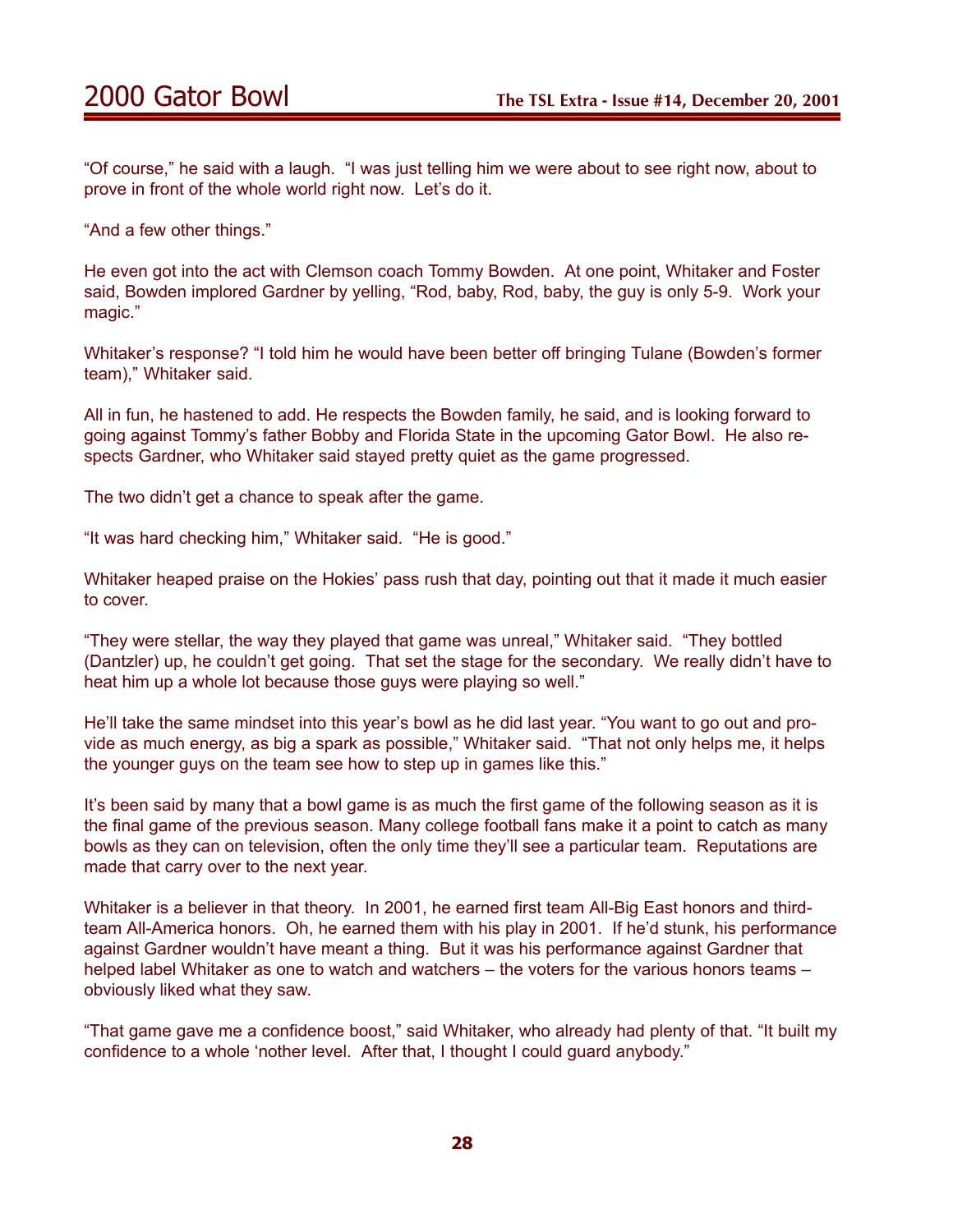# **Inside the Numbers: Bowl Payouts**

To no one's surprise, the rich get richer in the bowl system.

by Will Stewart, TechSideline.com

**This season, there are 25 bowls paying out a total of \$147,140,000. That's nearly \$150 million to spread around 50 teams. But when you start digging into what teams from which conferences get all that money, you quickly discover to no one's surprise, that the rich are getting richer in the bowl system.**

This month in "Inside the Numbers," we'll break down the bowl payouts and tell you where all the money goes. We did this same

analysis two years ago, after the Hokies' run at the 1999 national championship, and we found that two years later, nothing much has changed. There are two new bowls that boost the total payout slightly, but it's still the haves — namely the BCS teams and conferences — and the have-nots.

First, let's define our terms: the BCS conferences are, of course, the ACC, Big 12, Big East, Big Ten, PAC 10, and SEC. The non-BCS conferences are everyone else: Conference USA (CUSA), the Mountain West, the WAC, the MAC, and the Sun Belt. Those are the only conferences that are tied into bowls.

Note that per-team payouts are not really the dollar amounts that go to each team. Bowl money goes to the conferences, and then the conferences distribute the money to their members as they see fit. In most of the BCS conferences, the total bowl money brought in by a conference is distributed evenly amongst all the teams in the conference. This is not the case in the Big East and the SEC, where participating teams are rewarded more handsomely.

The ACC, Big Ten, Big 12 and PAC 10 split revenues equally among all members. The Big East splits the revenues equally among all members after deducting "participation" allowances, which are based on conference standings. The Big East conference champion, which participates in a BCS bowl, has a \$4 million "allowance." Second place has an allowance of \$1.8 million, third place \$1.65 million, and so on through all their bowl tie-ins.

The SEC isn't quite as generous to participating teams, although it does split revenue based on a formula where participating members receive a larger share based on the bowl payout. Non-participating members split the balance.

Another little nugget about the BCS is that in addition to the big money that it pays out to the BCS conferences, it also pays out about \$5 million per year to non-BCS conferences. In 2000, the WAC, Mountain West, and Conference USA each got \$800,000 from the BCS. The MAC got \$600,000, and the Big West received \$300,000. Eight non-BCS Division 1AA conferences received another \$1.2 million (\$150,000 apiece).

Note that for purposes of this analysis, we'll assume the BCS payouts to non-BCS conferences are the same for 2001 as they were for 2000. We'll also assume that the Sun Belt, which didn't get a payment last year, will receive \$300,000, like the Big West did last year.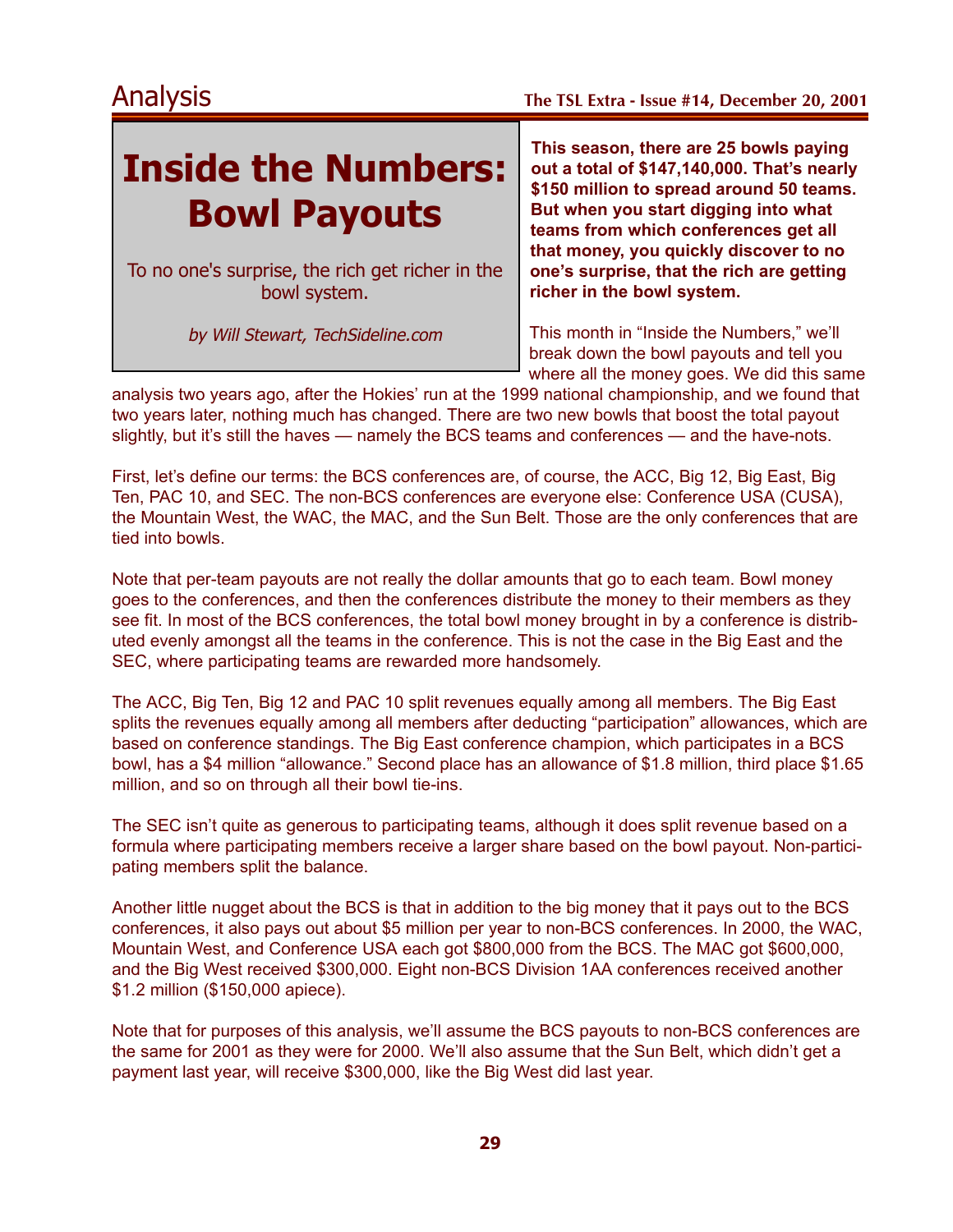### **A Little-Known Fact About BCS Payouts**

The BCS bowl (Rose, Sugar, Fiesta, and Orange) payouts are defined as \$11.67 million per team. This year, the Big 12 and SEC have two BCS teams each, so you would think the payouts would go like this:

Big 12 and SEC: 2 x \$11.78 million = \$23.56 million Other BCS conferences = \$11.78 million Total BCS payout =  $8 \times $11.78$  million = \$94.24 million

But there's a little-known wrinkle in how the BCS distributes the money. In order to keep the twoteam conferences from profiting so much in comparison to the one-team conferences, this rule is invoked (from the BCS web site):

*This coming season, BCS participants will receive between \$11.78-14.67 million depending on the conference affiliation of the at-large participants. Should the at-large participants come from outside the original BCS conferences — ACC, Big East, Big Ten, Big 12, PAC 10 or SEC — those participants will receive \$11.78 million. If one or both at-large selections come from within the original BCS group, the first conference participant shall receive \$11.78 million and the second participant from that same conference shall receive \$6 million. The remaining dollars (the difference between \$11.78 million and \$6 million) will be split among the originating BCS conferences that have just one participant.*

What that means is this: Each conference gets \$11.78 million to start. Since the Big 12 and SEC have two teams, they each get an additional \$6 million (for \$17.78 million total), and another \$11.56 million (\$5.78 million times two) is distributed to the other four conferences, giving them \$14.67 million each:

SEC and Big 12: \$17.78 million Other BCS conferences = \$14.67 million

You can see that a split of \$17.78 million versus \$14.67 million is much more equitable than \$23.56 million versus \$11.78 million.

#### **The Data: Payout by Bowl**

From a money standpoint, if you want to take a quick snapshot of the bowls and their payouts, here it is:

| Per-team payout       | # of bowls |
|-----------------------|------------|
| \$750k-800k           | 11         |
| \$1.0-\$1.8 million   | 6          |
| \$2.0-\$2.2 million   | 3          |
| \$4.25 million        | 1          |
| \$11.78 million (BCS) | 4          |
| <b>Total Bowls</b>    | 25         |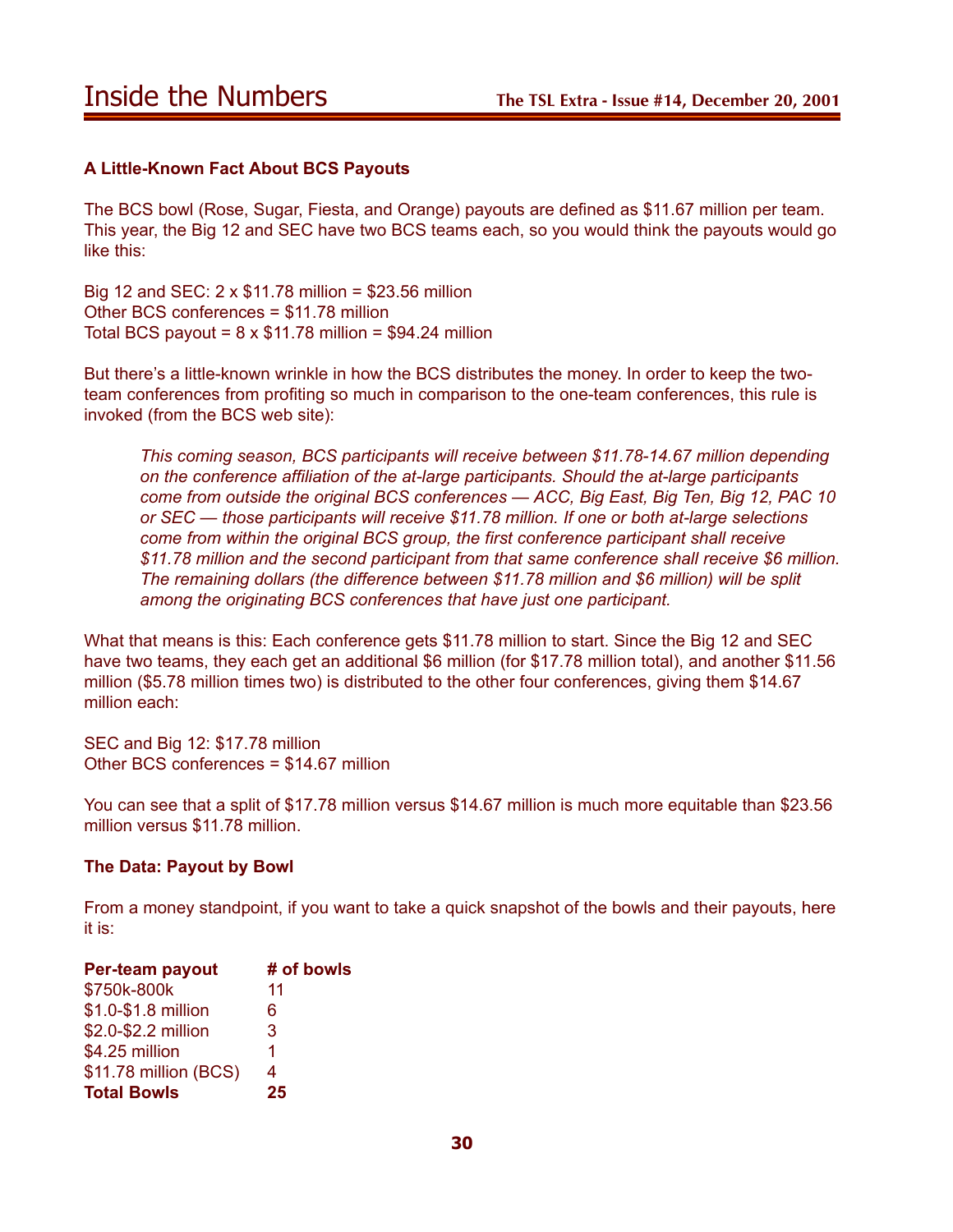## Inside the Numbers **The TSL Extra - Issue #14, December 20, 2001**

The growth in the number of bowls in recent years has all been at the bottom end, the \$750k bowls (\$750,000 is the minimum payout required by the NCAA to certify a bowl). If you look at the \$1 million bowls and up, you see the familiar names: Independence Bowl, Sun Bowl, Gator Bowl, Peach Bowl, Citrus Bowl, etc.

If you look at the bottom end, you see the Johnny-come-latelies: New Orleans Bowl, Tangerine Bowl, Seattle Bowl, Galleryfurniture.com Bowl, Motor City Bowl, Silicon Valley Classic, etc.

And if you look at bottom end, you see the non-BCS conferences: WAC, MAC, Sun Belt, CUSA, and Mountain West. If you look at the upper end bowls (\$1 million and up), you see the power BCS conferences: SEC, Big 12, Big Ten, etc.

Take a look at this table, which clearly shows that the power conferences get the big-money bowls.

|                                           | # of         |                                                                     |
|-------------------------------------------|--------------|---------------------------------------------------------------------|
| <b>Bowl Payout</b>                        | <b>Bowls</b> | # of Bowl Teams by Conference                                       |
| \$750k-\$800k                             | 11           | Sun Belt (1), Mt. West (2), MAC (2), WAC (2), CUSA (3),             |
|                                           |              | ACC (3), Big East (3), PAC 10 (2), Big 12 (2),                      |
|                                           |              | Big Ten (1), SEC (1)                                                |
| \$1.0-\$1.8 million                       | 6            | Big 12 (2), SEC (2), PAC 10 (1), Big Ten (2), Mt. West (1),         |
|                                           |              | CUSA (1), Big East (1), ACC (2)                                     |
| \$2.0-\$4.25 million                      | 4            | Big 12 (2), SEC (3), PAC 10 (1), Big Ten (2)                        |
| \$11.78 million (BCS)                     | 4            | Big 12 (2), SEC (2), PAC 10 (1), Big Ten (1), ACC (1), Big East (1) |
| Note: non-BCS conference teams italicized |              |                                                                     |

Note: non-BCS conference teams italicized

You quickly note that once the payouts get above \$800,000, the non-BCS teams disappear. The one exception is the Liberty Bowl, which pays \$1.3 million per team and pits the Conference USA champion against the Mountain West champion. But other than the Liberty Bowl, non-BCS teams usually earn just \$750,000 for playing a bowl.

#### **BCS Conferences Versus Non-BCS Conferences**

| <b>Conference Revenue from Bowls</b> |                |                     |                   |                         |                 |
|--------------------------------------|----------------|---------------------|-------------------|-------------------------|-----------------|
|                                      | <b>Bowl</b>    |                     | <b>Payout Per</b> | <b>Total # of Teams</b> | <b>Per-Team</b> |
| Conf.                                | Teams          | <b>Total Payout</b> | <b>Bowl Team</b>  | in Conference           | <b>Payout</b>   |
| <b>SEC</b>                           | 8              | \$29,780,000        | \$3,722,500       | 12                      | \$2,481,667     |
| <b>BIG12</b>                         | 8              | \$25,480,000        | \$3,185,000       | 12 <sub>2</sub>         | \$2,123,333     |
| <b>BIGTEN</b>                        | 6              | \$24,070,000        | \$4,011,667       | 11                      | \$2,188,182     |
| <b>ACC</b>                           | 6              | \$20,120,000        | \$3,353,333       | 9                       | \$2,235,556     |
| <b>PAC10</b>                         | 5              | \$19,220,000        | \$3,844,000       | 10                      | \$1,922,000     |
| <b>BE</b>                            | 5              | \$18,320,000        | \$3,664,000       | 8                       | \$2,290,000     |
| CUSA *                               | 4              | \$4,350,000         | \$1,087,500       | 10                      | \$435,000       |
| MTWEST <sup>*</sup>                  | 3              | \$3,650,000         | \$1,216,667       | 8                       | \$456,250       |
| WAC <sup>*</sup>                     | $\overline{2}$ | \$2,300,000         | \$1,150,000       | 10                      | \$230,000       |
| MAC <sup>*</sup>                     | 2              | \$2,100,000         | \$1,050,000       | 13                      | \$161,538       |
| <b>SUNBELT</b> *                     |                | \$1,050,000         | \$1,050,000       |                         | \$150,000       |
|                                      | 50             | \$150,440,000       | \$3,008,800       | 110                     | \$1,367,636     |

\* Important note: Total Payout for non-BCS conferences also includes BCS money: \$800k apiece for CUSA,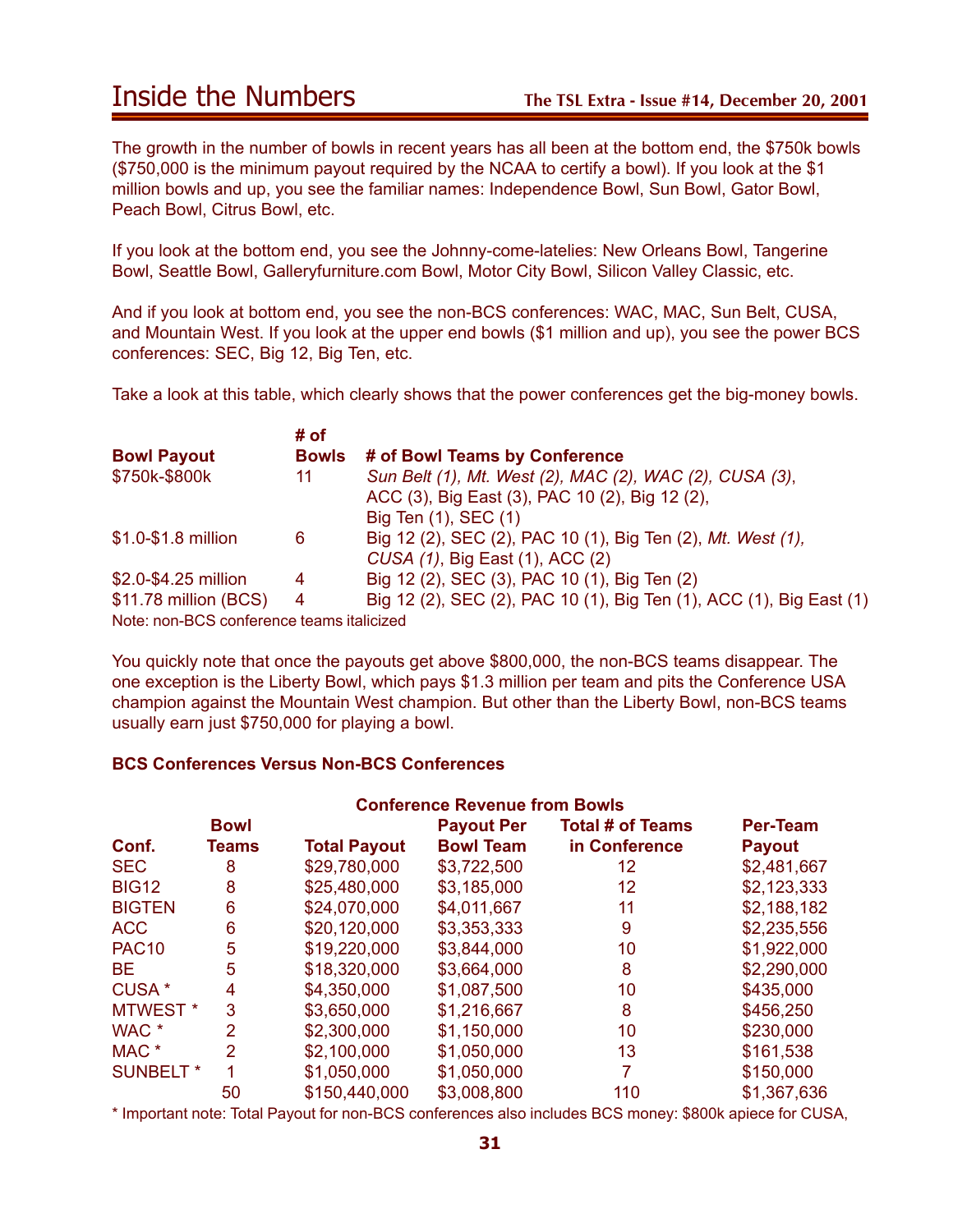## Inside the Numbers **The TSL Extra - Issue #14, December 20, 2001**

the Mountain West, and the WAC; \$600k for the MAC, and \$300k for the Sun Belt.

Here are some items worth noting:

- · The BCS conferences receive \$136,990,000 of the \$150,440,000 handed out. That's 91% of the total bowl money.
- · The total payout of \$150,440,000 shown in the table exceeds the actual *bowl* payout of \$147,140,000 quoted earlier (a \$3.3 million difference) because the BCS organization distributes money to non-BCS conferences. This money, which totals \$3.3 million for the conferences shown, is not "bowl payout" money per se but should be included when calculating the total revenue from bowls.
- The edge that the SEC and Big 12 have over other BCS conferences is due, of course, to the fact that they have 2 BCS teams each.
- · The Big East is 6th among the 6 BCS conferences in terms of total payout, but they're 2nd in payout per conference team — thanks to the fact that the Big East only has 8 teams, the fewest of the BCS conferences. I think it's fascinating that even with three \$750k bowls, the Big East's per-team take is second only to the SEC, thanks to the BCS money distribution among just 8 Big East teams.
- This table verifies through hard data what we already knew: the BCS conferences are making a boatload more from the bowl system than the non-BCS conferences. The BCS conferences take home roughly \$14 for every \$1 that the non-BCS conferences do.

#### **And Within the BCS Conferences, the Rich Get Richer**

Within the-rich-get-richer scenario of the BCS versus non-BCS conferences, there is a rich-getricher subplot going on right within the BCS conferences. Namely, the SEC, Big Ten, Big 12 and PAC 10 are getting richer, but the ACC and Big East are not.

In the four years the BCS has been in existence, the BCS bowl invitations extended to the conferences have gone thus:

|                   | <b>BCS Bids, 1998-2001</b> |  |  |
|-------------------|----------------------------|--|--|
| <b>Conference</b> | <b>BCS Bids</b>            |  |  |
| <b>SEC</b>        |                            |  |  |
| <b>Big Ten</b>    | 6                          |  |  |
| <b>Big 12</b>     | 5                          |  |  |
| <b>PAC 10</b>     | 5                          |  |  |
| <b>ACC</b>        | 4                          |  |  |
| <b>Big East</b>   | 4                          |  |  |
| <b>Notre Dame</b> | 1                          |  |  |

The ACC and Big East have never had an at-large team selected for a BCS bowl … and it may never happen, either. You can see that the SEC has had two teams selected for BCS bowls almost every year, and the Big Ten is right behind them, averaging two teams every other year. The Big 12,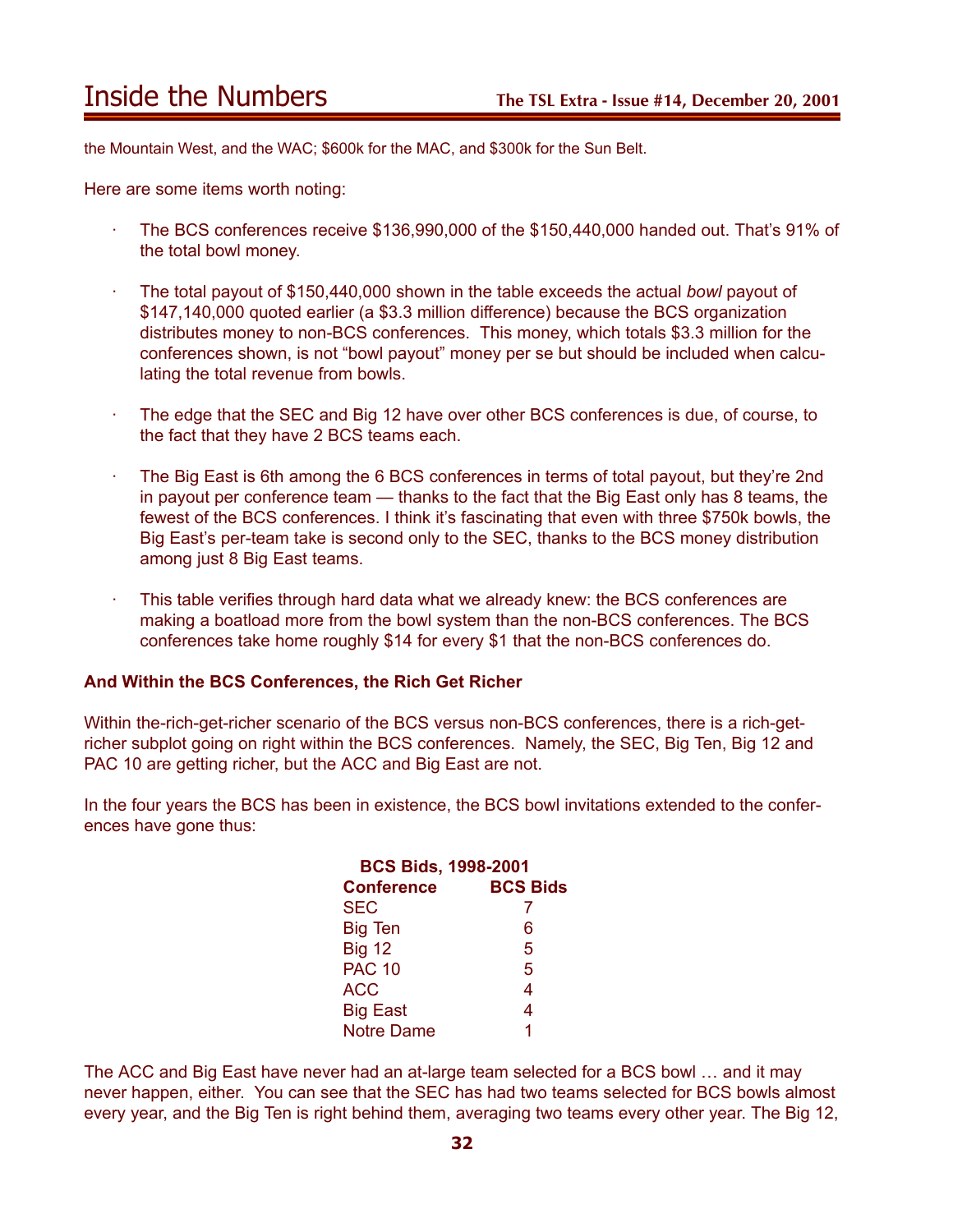## Inside the Numbers **The TSL Extra - Issue #14, December 20, 2001**

PAC 10, and Notre Dame have picked up the three at-large bids in four years that the SEC and Big Ten have not taken up.

In short, out of 8 at-large bids, the SEC and Big Ten have had 5 of them.

In 1997, a very deserving North Carolina team, ranked #5 in the country, was passed over for a big bowl (okay, that was pre-BCS days, but you get my point). The at-large bids that year went to Kansas State (ranked #9) and Ohio State (ranked #10).

In 2000, a very deserving VT team, ranked #5 in the country and #5 in the BCS, was passed over for Notre Dame (ranked #10 and #11 in the BCS) in the Fiesta Bowl.

The snub of ACC and Big East teams in favor of teams from the other BCS conferences and yes, Notre Dame, is likely to continue for the foreseeable future, particularly in years where Florida State wins the ACC and Miami wins the Big East. The ACC and Big East are included in the BCS scenario primarily because FSU and Miami, two of college football's glamour teams, are in those conferences. Once you get beyond FSU and Miami, the college football power structure, which centers on traditional powers from the other four BCS conferences, doesn't have much use for the Big East and ACC.

The only way the ACC or Big East will ever likely get two bids is if FSU and/or Miami loses the conference championship but is very highly ranked at the end of the season (for instance, VT goes 11-0 and Miami goes 10-1, with the only loss coming to VT). In that case, the BCS will be forced to take the ACC and/or Big East champion, and might pick FSU or Miami at large.

But if you're waiting for the BCS to pick an at-large team from the ACC or Big East that is not FSU or Miami, then you'll be waiting for a long time. Last year, they passed up the #5 team in the country (VT) with one of the most exciting players ever in college football (Michael Vick).

The point is, that \$14.67 million figure that you see next to the ACC and Big East's BCS bowl revenue this year is likely to always stay at that number. The \$17.78 million figure that the Big 12 and SEC are enjoying this year is likely to get passed around between them, the Big Ten, and the PAC 10.

### **The Data**

You can download the bowl payout data and view it, either as a web page, or as a Microsoft Excel 97 spreadsheet.

http://www.techsideline.com/tslextra/issue014/bowlmatchups20012002.htm

To download the data yourself in Microsoft Excel 97 spreadsheet format, head to this link:

http://www.techsideline.com/tslextra/issue014/bowlmatchups20012002.xls

(Right-click the link and do a "Save Link As" or "Save Target As" to save the Excel file to disk.)